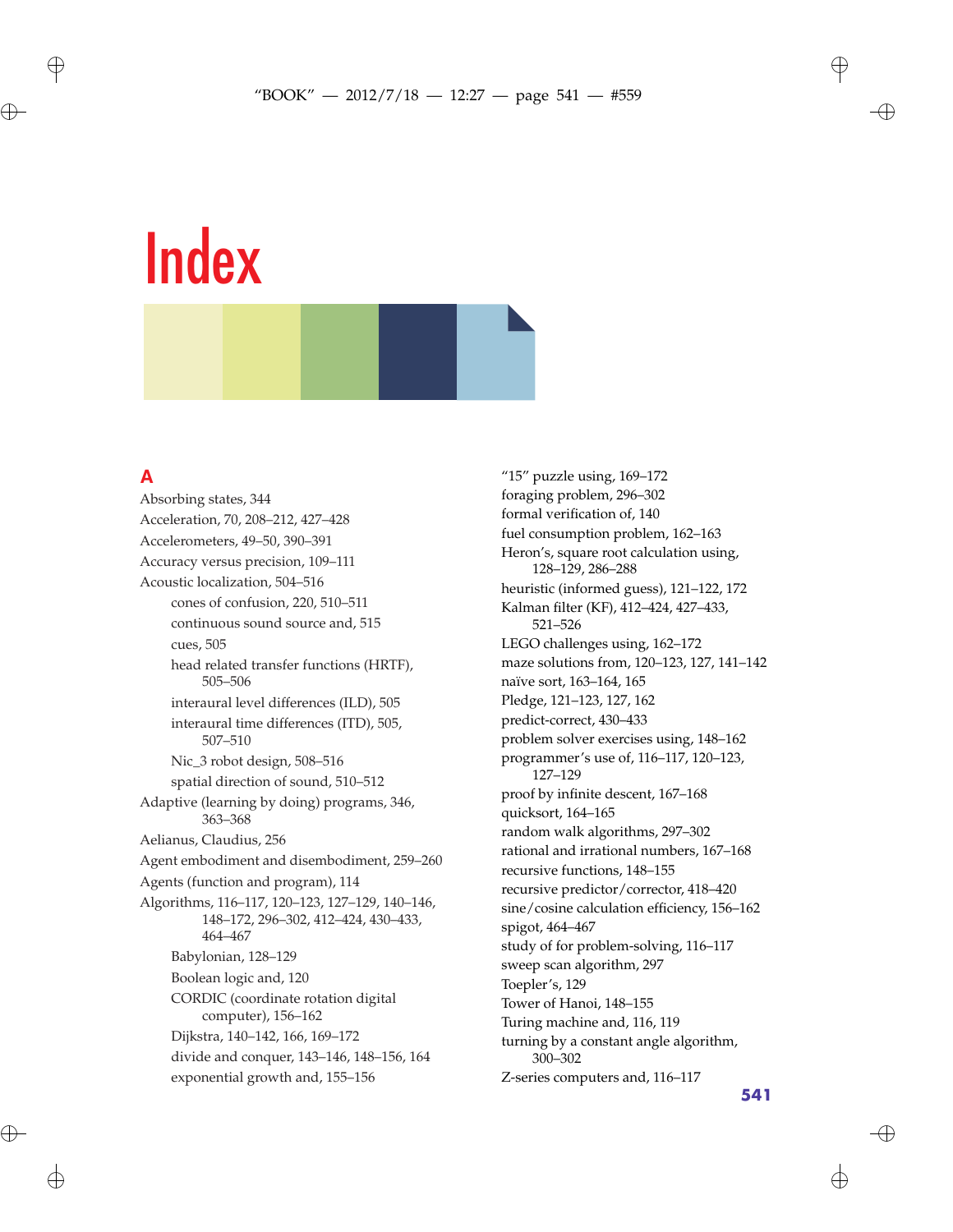$\oplus$ 

**542 Index**

✐

Al-Jazari's musical "robot band," 113–114 Al-Khwäizmï robot navigation behavior, 310–315 Analog audio, 492–493 Angle (phase), 79 Angle sensor, 65–69 Animal mimicry, 36–38, 50–51, 244, 249–251, 481, 488–491 animal as a machine, 36 animal mimicry (cognition), 244, 249–251, 481 cricket sound creation, 488–491 Jansen mechanism applications, 37, 51 robot designs inspired by nature, 50–51 sensors for, 8 synchronization of locomotion, 36–37 walking mechanisms, 37 Animation of Braitenberg vehicles, 260 Antikythera mechanism, 117–118 Apollo guidance computer (AGC), 412–415 Archimedes, 35–36, 131, 464 Archimedes' palimpsest, 35 Archimedes' planetarium, 118 Aristotle, 384 Arithmetic and Logic Unit (ALU) operations, 157–160 Arkin, Ronald, 249 Artificial intelligence (AI), 119, 245–248 challenges of, 248 robotics and, 119, 245–248 Turing test, 245 Automata, 76–79, 117–120, 244–245 Antikythera mechanism, 117–118 Archimedes' planetarium, 118 chess player of Maelzel, 76–78, 244 computers and robots compared to, 117–120 Mechanical Turk, 77–78 pantograph, 78–79 Pascaline, 118 robotics and, 244–245 Avoid-to-the-left behavior, 313 Azimuth (bearing), 70, 79

### **B**

Babylonian algorithm, 128–129 Bach, Johann Sebastian, 183

Bearing (azimuth), 70 Bee "waggle dance," 5, 123, 182–183, 201–202 code, 182–183, 201–202 maze algorithm strategies and, 123 robot design based on, 182–183, 201–202 Behavior of robots, 248–251, 263, 292–341, 357–372 animal mimicry and, 249–251 avoid-to-the-left, 313 dead reckoning navigation, 310–315 decision-making functions, 357–363 effects of actions, 249 emergent, 292–294 environmental interaction and, 248–249, 292–296 event-driven, 323–327 foraging problem, 296–302 goal-oriented, 292–293, 302 intelligence and, 251, 292–294, 357–372 intelligent robots, 292–341 learning programs, 346, 363–372 morphology and, 292–293 mysterious, 303–304 priorities of multiple functions, 357–363 repetitive "buggy," 304 semaphore algorithm signals and messages, 315–323 sensors and, 295–296, 304, 311–315, 317–321, 333–334 suspension of tasks, 357–363 transition probability, 366, 368–372 turning, 302–304 virtual bee robot, 296–302 wait functions, 304, 323, 361 Bell, Alexander Graham, 492 Bell, Eric Temple, 2 Bellman, Richard E., 366 Benedettelli, Daniele, 471 Benzoni, Girolamo, 3 Berliner, Emile, 492 Berners-Lee, Timothy John, 176 Bernoulli, Jacob, 306 Bernoulli robot behavior, 302–306

Binary number implementation, 126–127

 $\oplus$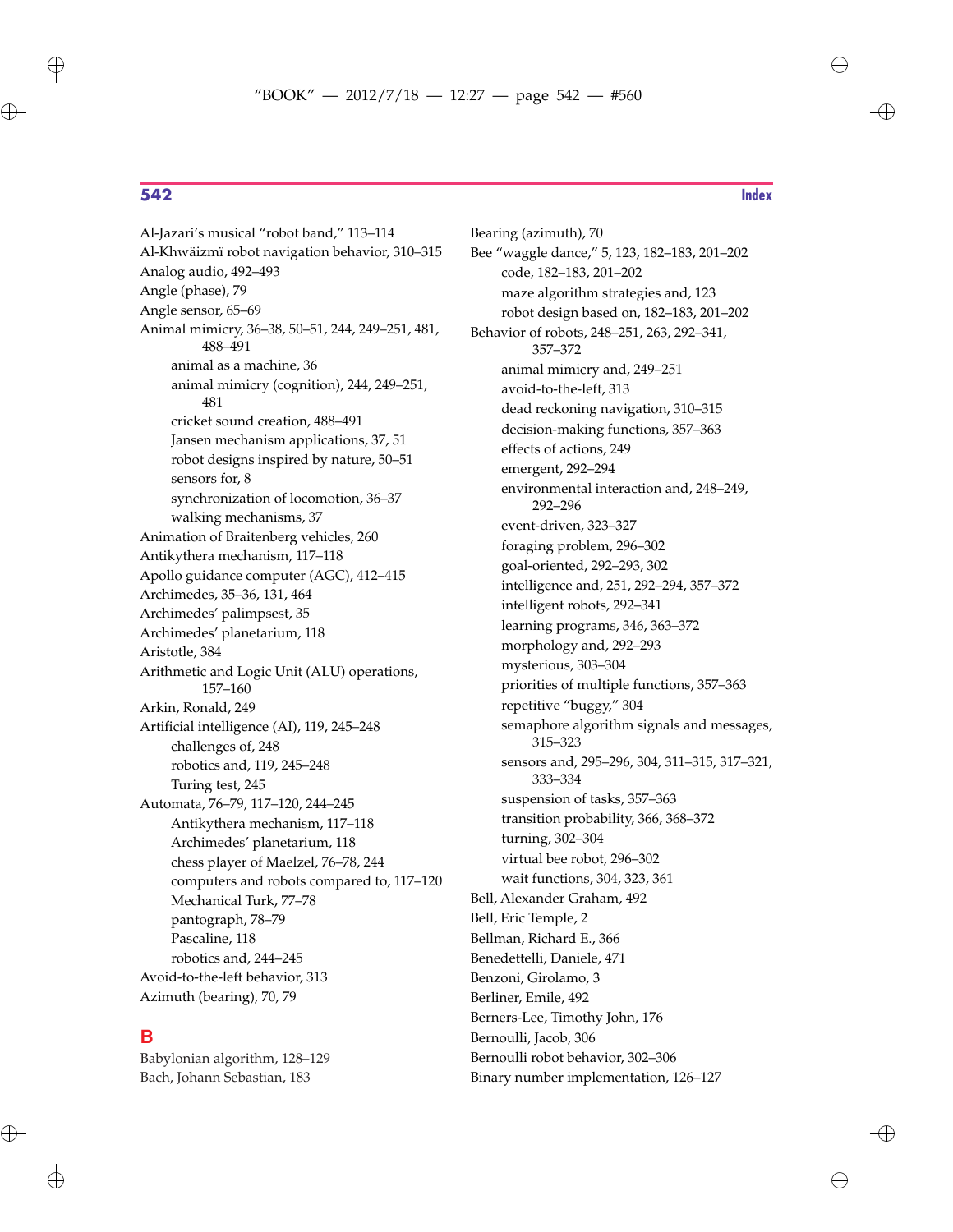# ✐

Binary phase-shift keying (BPSK), 181–182 Bionic mimicry of nature, *see* Animal mimicry Bitmap conversion to curves, 476 Blind Juggler robot, 216–218 Bohr, Niels, 2–3 "Bombe" cypher, 184 Bonaparte, Emperor Napoleon I, 142–143 Boolean logic, algorithms and, 120 Boulette's Institute of Technology (BIT), 14 Boyscout and Follower program, 123 Brainstorming, 387 Braitenberg, Valentino, 260, 262, 268 Braitenberg vehicles, 259–265, 268–269, 285 animation of, 260 data-logging with, 285 design of, 259–265 dual sensor reactions, 268–269, 270–271 Light-dependent resistor (LDR), 263–264 monosynaptic reflex arc, 261–262 NXT programming, 260–261 open-loop trajectory of, 264–265 sensor values, 259–265 steady state of, 263 Vehicle 1 design and behavior, 259–265 Vehicle 2 behavior, 268 Vehicle 3 behavior, 268, 269 Brake mode, 281 Bratzel, Barbara, 11 Bricoleurs, 57, 59–60 Brightness, adjustment of. 472–473 Brooks, Rodney A., 248–249, 355, 506 Brown, J. P., 150 Bucket brigade problems, 303–304, 311–315 Bugs, 254–291, 296–302 Braitenberg vehicle designs, 259–265, 268–269 Cauchy robot design, 269–271 convergence of a sequence, 268–271, 286–288 Fermat problem, 272–278 foraging problem, 296–302 geotaxis, 259, 271 Helmholtz vehicle design, 266–267 honeycomb pattern characteristics, 256–259 insect behavior, 254–255, 269, 271–272

**Index 543**

LEGO challenges, 282–289 magnetotaxis, 259, 271 perception and reactions, 259 phototaxis, 269, 271–272 polarotaxis, 288 problem solver exercises, 272–282 pulse-width modulation (PWM), 278–281 random walk algorithms, 297–302 robot intelligence and, 296–302 robotics and, 254–291 sweep scan algorithm, 297 synthetic psychology, 259–260, 268–269 thinking capabilities of, 254–255, 296 transistors, 281–282 turning by a constant angle algorithm, 300–302

### **C**

Calibration of paper encoder, 65–69 Capacitors, 102–103 Cardan suspension (gimbal), 89–90 Cartesian coordinates, 54–55 Catching a free-falling ball, model for, 239–240 Cauchy robot design, 269–271 Cauchy, Augustin Louis, 269–270 Cavalieri, Bonaventura Francesco, 272–273 Cesar's cipher, 199–201 Champollion, Jean-François, 183 Chebyschev, Pafnuty L., 62 Checksum, 181, 194, 437–438 Chess player of Maelzel, 76–78 Chongzhi, Zu, 131 Choosing between tasks, 362–363 Church's thesis, 116 Circuit board etching, 96–99 Clarke, Arthur C., 129 Cleanup diagram, LabVIEW, 147 Clock models, 232–238 data-logging subroutines, 234–235 pendulum, 232–237 rolling ball, 237–238 Closed-loop control, 215–216, 218–219 Coast mode, 281

✐

 $\oplus$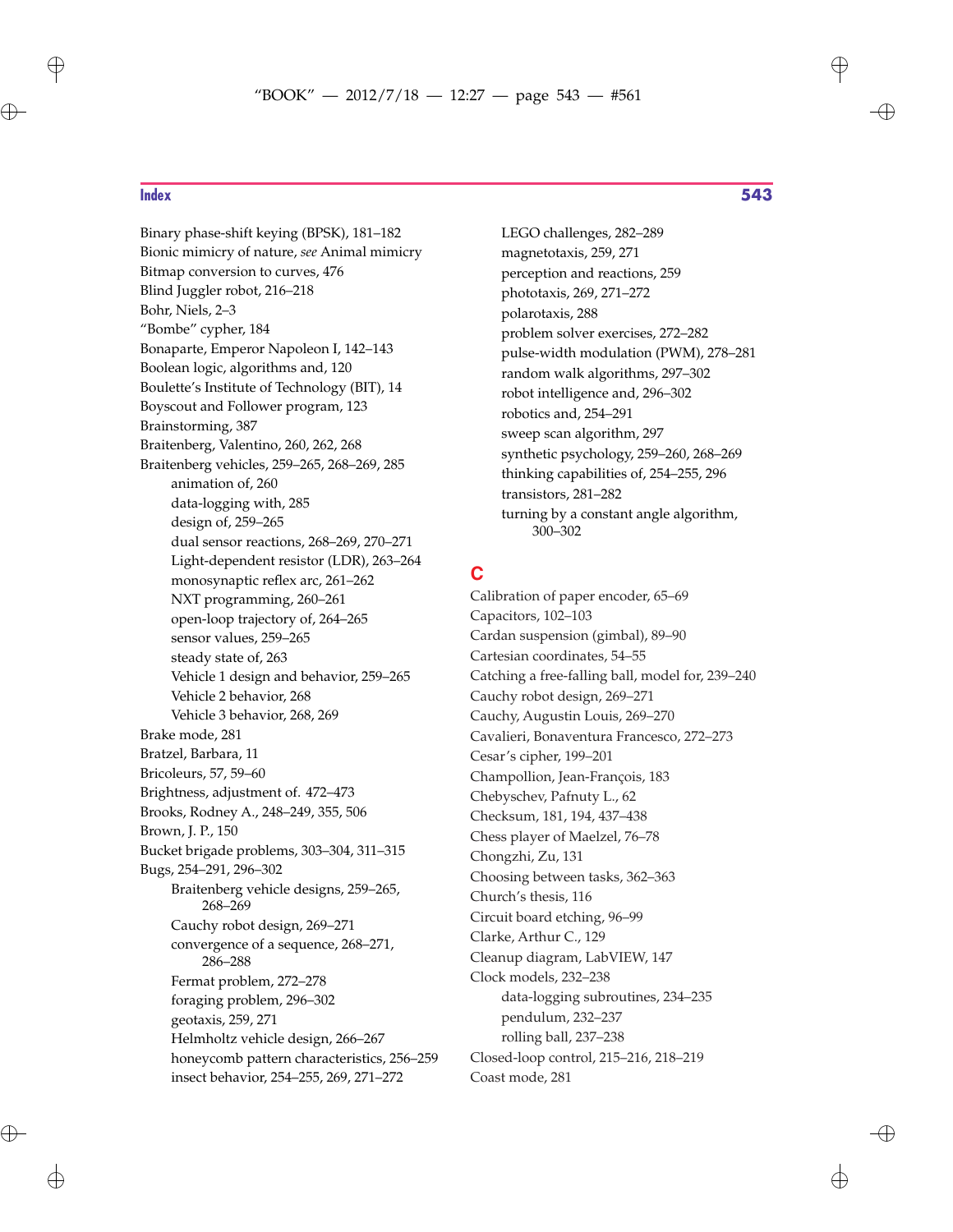$\oplus$ 

 $\oplus$ 

✐

Code breakers, 174–205 bee "waggle" dance, 182–183, 201–202 Cesar's cipher, 199–201 checksum, 181, 194 cryptograms, 183–184, 199–204 decryption, 183–184, 199–201 encoding, 181–183 endianness, 204 LEGO challenges, 195–204 Mars Rover telerobotic project, 174–182, 184–185 Morse code, 202–203 problem solver exercises, 185–194 problem-solving methods by, 175, 183–184 rules for, 182–183 telerobotics, 174–182, 184–185, 195–199 Cohen, Danny, 204 Collision avoidance, 76–77 Colossus Mark 1 computer, 117 Compass design, 57–58, 83–85, 87–90, 91–96, 103, 434–435 . *See also* Dead reckoning; Direction master Earth's magnetic field measurement, 83–85 electronic sensors, 87–88 electronic, 83–85, 87–90 gimbal (Cardan suspension), 89–90 Hall-effect sensors, 83, 87–88 magnetic, 57–58 magneto-resistive permalloy sensors, 84–85 needle, 83–84 NXT configuration as, 103 RCX control program for, 88–89 Serendipity boat navigation, 434–435 tilt error, 89–90 Computer science, LEGO RIS for education of, 12–13 Computers, 116–120, 131 automata and robots compared to, 117–120 Colossus Mark 1, 117 Electronic Numerical Integrator and (ENIAC), 117 read/write capabilities, 119 sine and cosine calculations using, 131 Turing machine, 116, 118–119 Z-series, 116–117 Concorde TSP solver, 296 Conditional probability, 376–377

Cones of confusion, 220, 510–511 Conquerors, 140–173 CORDIC (coordinate rotation digital computer), 156–162 Dijkstra algorithm, 140–142 divide and conquer algorithm, 143–146, 148–156 emotions expressed by GASTON, 143–146 exponential growth and, 155–156 Napoleon's theorem, 142–143 problem-solving by, 140–147 sine/cosine calculation efficiency, 156–162 spaghetti code, 146–147 Tower of Hanoi algorithm, 148–155 "Consul," the educated monkey, 73–74 Continuous-sound locator design, 219–222 Contrast, adjustment of, 472–473 Control, 215–219, 252 closed-loop, 215–216, 218–219 comparison of methods, 215–216 open-loop, 215–218 robotic development, methods for, 252 Convergence sequence, 268–271, 286–288 Conversion functions, 70–71 Coordinates, 54–55, 79–81 CORDIC (coordinate rotation digital computer) algorithm, 156–162 Counting pulses, 46–48 Course, 70 Create Sub.vi tools, LabVIEW, 147 Cremonini, Cesare, 385 Crenshaw, Jack W., 129, 413 Crickets, sound creation, 488–491 Cross-correlation function, 495–498 Cruise task, 311–313, 324, 358–360 Cryptograms, 181–184, 199–204 "Bombe" cypher, 184 Bach motif, 183 bee "waggle" dance code, 182–183, 201–202 binary phase-shift keying (BPSK), 181–182 Cesar's cipher, 199–200, 201 decryption, 183–184, 199–201 DNA code, 183 encoding, 181–183 LEGO challenges, 195–204 Morse code, 202–203

 $\oplus$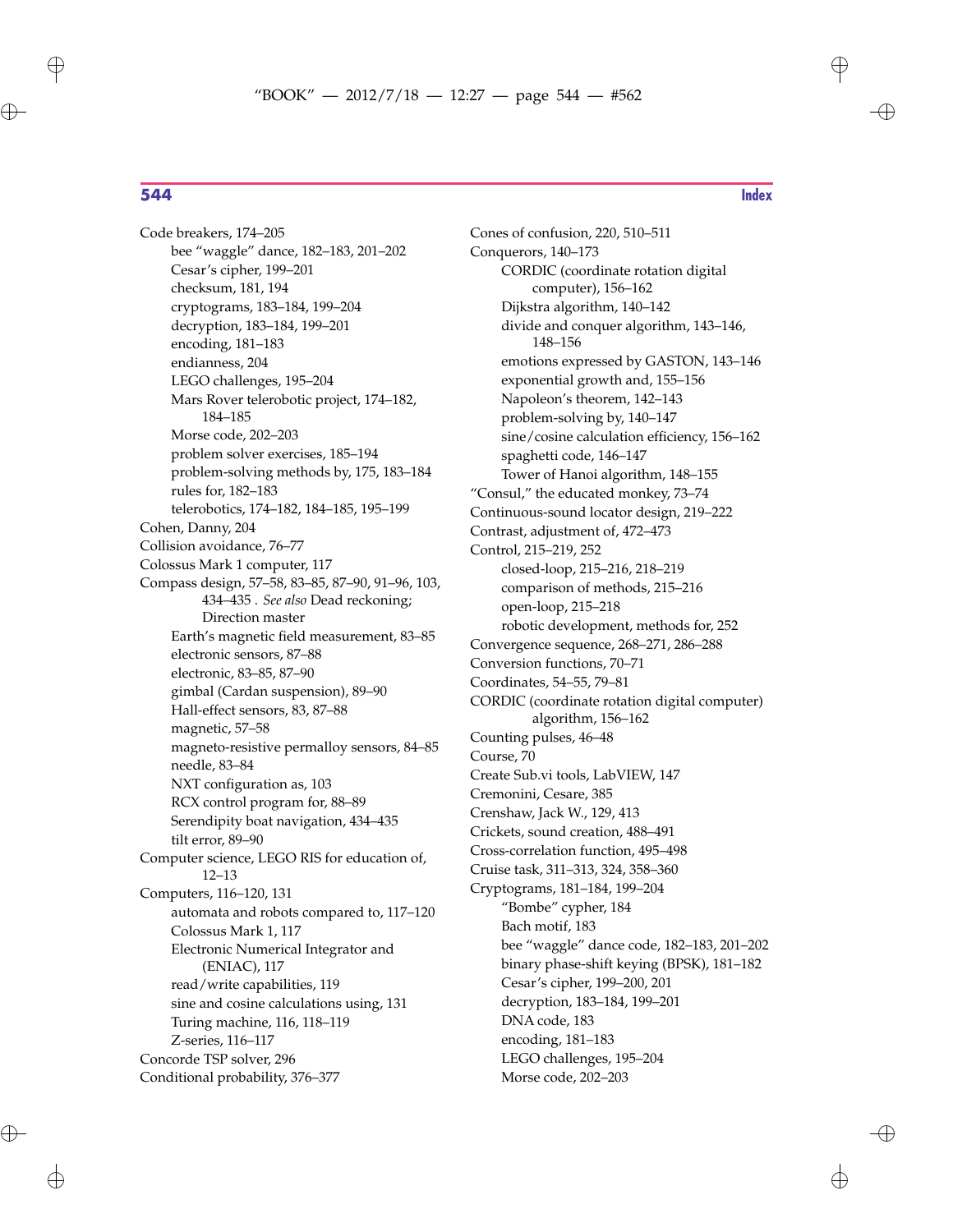$\oplus$ 

Rosetta stone, 183 safe or puzzle box design, 199 WWII "Ultra Secret," 183–184 Cues, sound, 505 Cyclops robot design, 288–289

### **D**

Da Vinci robot, 346, 368–372, 378. *See also* Dynamic learning programs da Vinci, Lèonardo, 6, 36, 51–53 Data communication, 179–181 Data-logging subroutines, LabVIEW, 234–235, 285, 329 Data Viewer for upload and comparison, LabVIEW, 329–330 David, Brian, 22, 433 de Mestral, George, 36 de Solla Price, Derek J., 118 Dead reckoning, 44, 57, 310–315 Deadlock situation, 317 Decibel, dB, 487–488 Decision graphs, 368–369 Decision tables, 318–321 Decryption, 183–184, 199–201 Deep Blue, 245–246 Deformation theorem for simple closed curves, 121 Degrees of freedom (DOF), 220–222 Delay function as memory, 302–303 Descartes, René, 6, 36, 54–55, 244 Dewey, John, 11, 366 Dewey robot, 346, 363–368. *See also* Adaptive learning programs dGPS unit, 439 Differential equations for rotation, 39–41 Differential gear train, 34 Digital numbers, programming and, 136–138 Digital signal processing (DSP), 493–495 Dijkstra, Edsger Wybe, 140–141, 316 Dijkstra algorithm, 140–142, 167, 169–172 Dinsmore 1655 electronic compass, 87, 91–96 Direction master robot, 32–34, 39–41, 57–58 kinematics of design, 39–41 magnetic compass for, 57–58 shaft-encoder design, 33–34 sensors used for, 39–41 transmission design, 33

### **Index 545**

✐

Discoverers, 31–56 Archimedes' palimpsest, 35–36 bionic mimicry and, 36–38 direction master robot design, 32–34, 39–41 importance of, 31–32 Internet use and, 32–35 LEGO challenges, 45–55 lightning vehicle robot design, 38, 42–43 problem solvers exercises, 39–44 robot motion and, 36–38, 39–55 south-pointing chariot, 34 Disembodiment, 259–260 Dispatching function, 326 Distance (magnitude), 79 Distance, robot driving of, 45–46 Divide and conquer algorithm, 143–146, 148–156, 164 DNA code, 183 Don't think–react! design, 274–275 Downloading HTML files, 196–199 Drawing, 99–100, 445–480 adjustment of picture values, 472–477 Euler's identity and, 463 histograms for values of, 472–475 LEGO parts used for, 99–100 Pi-writer, 463–470 plotter control, 445–448, 477 polar (RR) plotter, 454, 471–479 Pythagoras' theorem and, 450–451 robotic calligraphy, 467–479 robotic hand for, 471–479 rule of thumb, 449–451 Spigot algorithm for, 464–467 trigonometry for, 448–454 *xy*-plotter, 454–463 Drunken sailor problem, 335–337, 344–346, 363–365 Dual-drive kinematics and path integration, 328–333 Dual-drive robot program, 394–397 Duct tape, inventive use of, 58 Dudeney, Henry Ernest, 4 Duty cycle, 278

Dynamics of physical systems, 207

 $\oplus$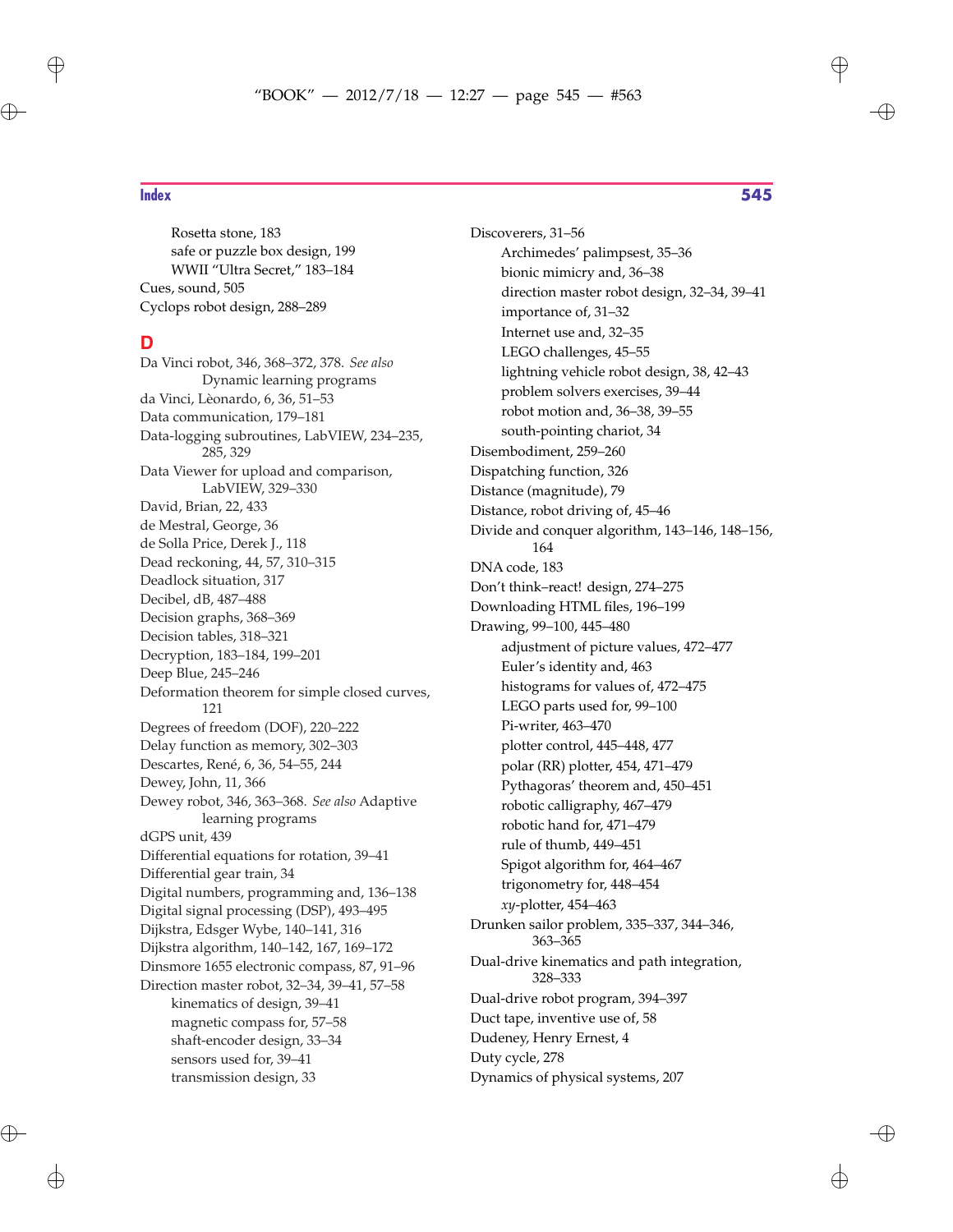### **E**

Earth's magnetic field measurement, 83–85 Edge detection, 474–475 Edison, Thomas Alva, 58–59, 492 Education, 6–16, 383–389. *See also* Learning programs brainstorming, 387 computer science, 12–13 Hole-in-the-Wall project, 9 instruction versus dictation, 383–385 LEGO Robotics Invention System (RIS), 10–16 Montessori methods, 9, 11 open-ended projects and, 383–389 physics by design method, 11 project-based learning, 386–388 rational versus empirical methods, 6–7 real-world applications and, 7–8 resistance to change and, 383–386 robotics clubs and organizations, 13–16 science, technology, engineering, and mathematics (STEM), 7 trigonometry, 7–8 "Turtle graphics," 12 Egg of Columbus, 2–5. *See also* Problem solving Einstein, Albert, 390 Electronic devices, 83–85, 87–103, 410–411 capacitors, 102–103 compass design, 83–85, 87–90, 103 connecting Dinsmore 1655 sensor to NXT, 91–96 Ohm's law, 88, 100–101 operational amplifiers (op-amps), 410–411 printed circuit board etching, 96–99 resistors, 100–101 sensors, 87–88 Electronic Numerical Integrator and Computer (ENIAC), 117 Electronic sensors, compass design using, 87–88 Embodiment, 259 Emotions expressed by GASTON, 143–146 Empirical density function, 228–230 Empirical methods, 6–7, 206–207 Encoder devices, 33–34, 39–41, 46–48, 65–69 angle sensors from, 65–69 calibration of, 65–69

counting pulses, 46–48 differential equations for, 39–41 gradual gray-toned, 65–69 hysteresis technique for, 47–48 light sensors and, 65–69 paper (transmission) shaft, 33–34, 65–69 rotation sensors and, 39–41 Encoding, 181–183 Endianness, 204 Engelberger, Joseph F., 119 Enumerator list, LabVIEW, 358–359 Environmental interaction, robot behavior and, 248–249, 292–294 Epistemology, 7 Eppler, John W., 162–163 Equilibrium (Nash), 206 Error, 89–90, 103–105, 407–409, 423–424 estimation variance, 423–424 measurement, 407–409 nonorthogonality, 103–104 nonparallelism, 103 propagation, 407–409 tilt, 89–90 Estimation, 411–424. *See also* Prediction and estimation Etching printed circuit boards, 96–99 Euler's identity, 463 Event-driven (flags) behavior, 323–327, 352 Event handling, 326 Event status variable, 324, 353 Exhaustion, method of, 273 Exponential growth, 155–156

### **F**

Fermat problem, 272–278 calculation methods for, 272–274 LabVIEW program for, 276–277 omnidirectional holomonic platform (OHP), 275 robot design for, 273–276 Steiner points, 273–274 time difference of arrival (TDOA), 276 Fermat's Last Theorem, 2 Fermi, Enrico, 5 Ferrari, Mario, 72, 467–468 Fibonacci, Leonardo, 116, 164

 $\oplus$ 

 $\oplus$ 

✐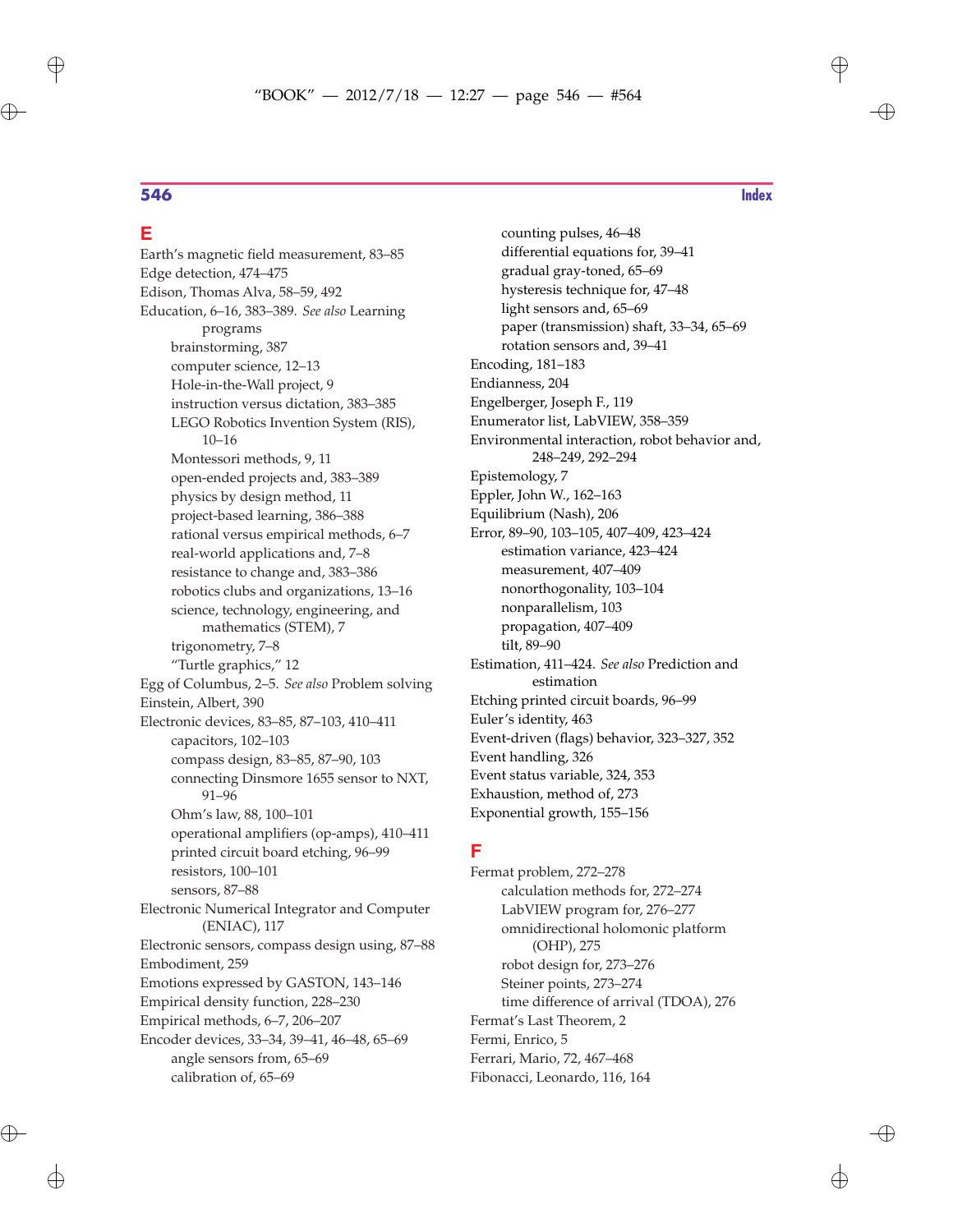$\oplus$ 

 $\oplus$ 

"15" puzzle challenge, 169–172 Filtering property, 415–416 Finite state machines (FSM), 248, 346–363, 377 disjunctive, 356 event flags, 352 event variables, 353 functionality graphs, 347–350 LabVIEW programs for, 351–354, 360–363 Moore robot demonstration of, 347–354 Moore-state control variable, 351–354 robotics use of, 248, 346, 348 Rodney robot, 346, 355–363 state transitions, 353–354 subsumption architecture, 346, 355–363 transition tables, 351 Firmware, 16, 18–19 First-come, first-served (FCFS) queue, 316 Fix, 70 Flags, event status and, 323–327 Floating-point numbers, 136–137 Flory, Paul, 36 Flow charts, 319 Flying machines, robot re-creation of, 51–54 For Inspiration and Recognition of Science and Technology (FIRST), 14 Foraging problem, 296–302, 334 Fourier transform, 495, 500–501 Frey, Karl, 386–387 Fuel consumption problem, 162–163 Functionality graphs, 347–350

### **G**

Galilei, Galileo, 208, 232–233, 383 Gasperi, Michael, 38, 60, 120, 406, 489 GASTON, 14–19, 59–60, 143–146 commission of, 14 emotions expressed by, 143–146 inventors use of teamwork for, 59–60 ROBOLAB software for, 16–19 rules for development of, 14–15 sensors for, 15 sensor multiplexer "mood-meter" design, 60 Ultimate ROBOLAB (UR) software for, 18–19

Gauss, Carl Friederich, 83–84, 109–110, 163, 212–214, 223–228, 407 Gauss' linear fit method, 223–232 Gaussian (normal) distribution, 212–214, 227–228 Geomagnetism, 83–84 Geotaxis, 259, 271 Gimbal (Cardan suspension), 89–90 Global positioning system (GPS), 397–310, 428–430, 434–441 indoor (iGPS), 397–310, 428–430 National Marine Electronics Association (NMEA), 439 navigation problem, 397–310 Serendipity boat navigation, 434–441 Gradient pad generation, 71–73 Gray, Elisha, 492 Gyroscope design, 104

### **H**

HAL9000, 246–247 Hales, Thomas C., 256 Hall-effect sensors, 83, 87–88 Hamming code, 194 Harrison, John, 107–108 Head related transfer functions (HRTF), 505–506 Helmholtz vehicle design, 266–267 Heron of Alexandria, 128 Heron's algorithm, 128–129, 286–288 Hestenes, David, 207 Heuristics (informed guess), 106–107, 121–122, 127, 172 High-Altitude Long Endurance (H.A.L.E.), 26–28 Histograms, 201, 231, 472–475 Hoare, Tony, 164–165 Hole-in-the-Wall Education project, 9 Honeycomb conjecture (pattern), 256–259 HTML files, downloading, 196–199 Hughes, David E., 492 Hurbain, Philippe (Philo), 22, 92, 106, 145, 207–211, 275, 279 Huygens, Christiaan, 233 Hypertext Transfer Protocol (HTTP), 175–179 Hysteresis, method of, 47–48

 $\oplus$ 

✐

✐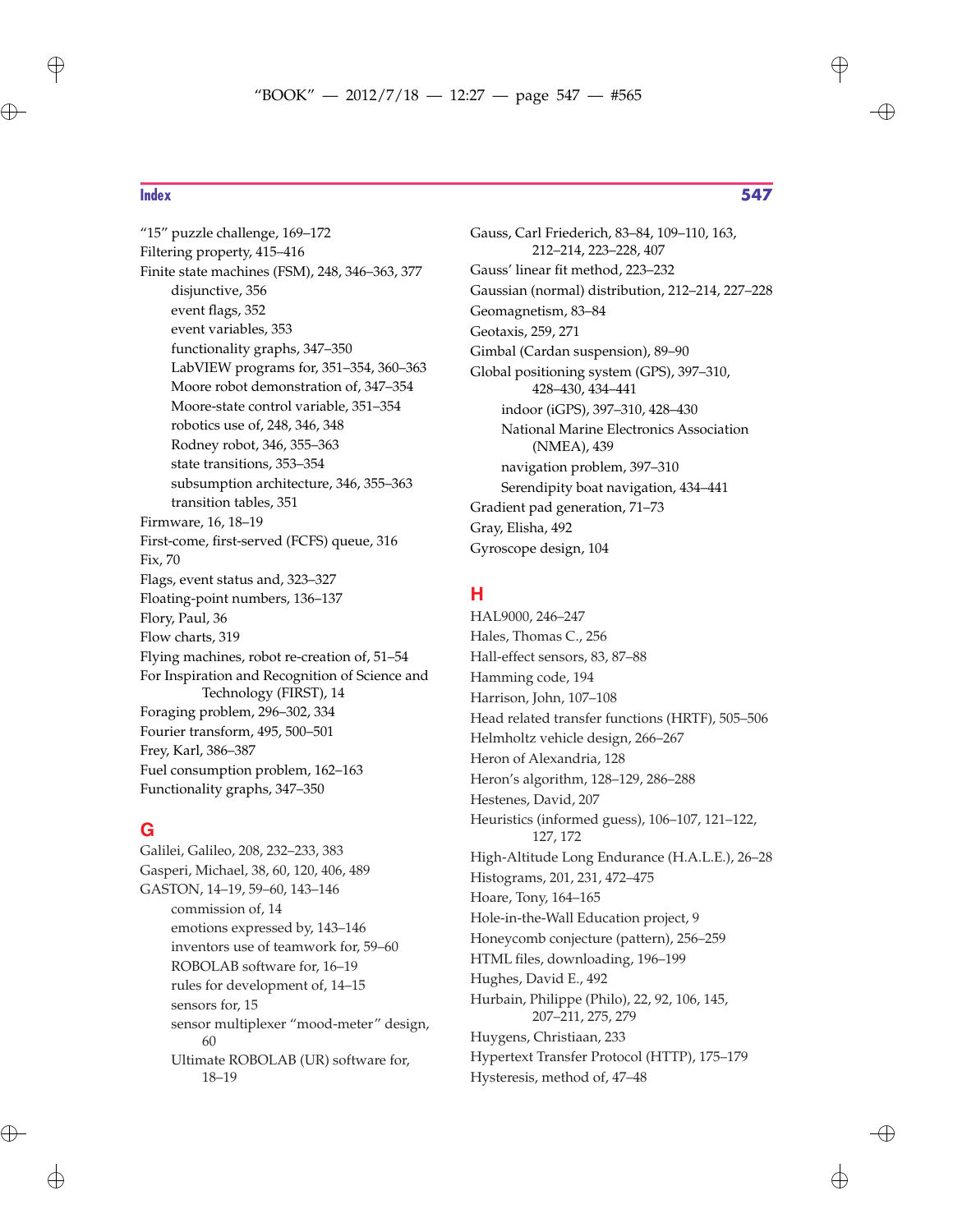### **I**

 $\oplus$ 

 $\bigoplus$ 

Indoor global positioning system (iGPS), 397–310, 428–430 dual-drive robot program, 394–397 infrared/ultrasonic indicators, 398–410 Mars simulation use if, 428–430 Pythagoras' theorem, 394 Thales' theorem, 394 thunderbolt signal concept, 398–404 trilateration, 398–403 Inertial navigation, 107–109 Infinite descent, proof by, 167–168 Infrared/ultrasonic indicators, 398–410 Inhibitors, 356 Insect behavior, *see* Bugs Intelligence, 244–245, 342–381. *See also* Artificial intelligence (AI) adaptive learning program, 346, 369–368 choosing between tasks, 362–372 cruise and course correction, 358–360 Da Vinci robot, 346, 368–372, 378 Dewey robot, 346, 363–368 Drunken sailor problem, 344–346 dynamic learning programs, 346, 368–372 finite state machine (FSM), 346–363, 377 GASTON "wow" effect, 342–343 LabVIEW programs for, 358–362, 367–369, 373–375 LEGO challenges, 375–380 line detection/following, 356–358 Markov chain, 344–345, 347, 373–375 Moore robot, 346, 347–354 object avoidance, 360–362 probability, 344–346, 366, 368–372, 376–378 problem-solver exercises, 373–375 robot functions, 342–381 robot state, 343–346 robotics and, 244–245, 292–294 Rodney robot, 346, 355–363 sampling problems, 375–376, 379–380 sensors and, 357–363, 366–368 subsumption architecture, 346, 355–363, 377 transition probability, 366, 368–372 Intelligent robots, 251, 292–341 Al-Khwäizmï navigation behavior, 310–315

✐

 $\oplus$ 

✐

behavior and, 251, 292–306 Bernoulli behavior, 302–306 bucket brigade problems, 303–304, 311–315 computational perspective of, 294–296 dead reckoning navigation, 310–315 decision tables and, 318–321 delay function as memory, 302–303 drunken sailor problem, 335–337 dual-drive kinematics and path integration, 328–333 emergent behavior of, 292–294, 302–303 environment interaction and, 292–296 event-driven behavior, 323–327 flags, event status and, 323–327 foraging problem, 296–302, 334 LabVIEW programs for, 302, 304–305, 311–313, 317–318, 320–323, 324–325, 329–332 LEGO challenges, 333–340 Nelson semaphore behavoir, 315–323 NXT-G 2.0 program for, 303–305 Piccard event driven behavoir, 323–327 problem-solving exercises, 328–333 random numbers and, 307–310 random walk algorithms, 297–302 reaction delays, 335 rotation sensor values and, 311–315 semaphore algorithm signals and messages, 315–323 Seven bridges of Königsberg problem, 302, 337–339 Star Wars problem, 339–340 sweep scan algorithm, 297 touch sensors, 295–296, 304, 311–312, 317–321, 333–334 travelling salesman problem (TSP), 296 turning by a constant angle algorithm, 300–302 virtual bee, 296–302 wait-for-pressed functions and, 304 walking the grid problem, 335 Intensity graphs, 71–72, 472–474 Interaural level differences (ILD), 505 Interaural time delay (ITD), 220, 512 Interaural time differences (ITD), 505, 507–510 Internet use, 32–35, 175–181, 196–199

binary phase-shift keying (BPSK), 181–182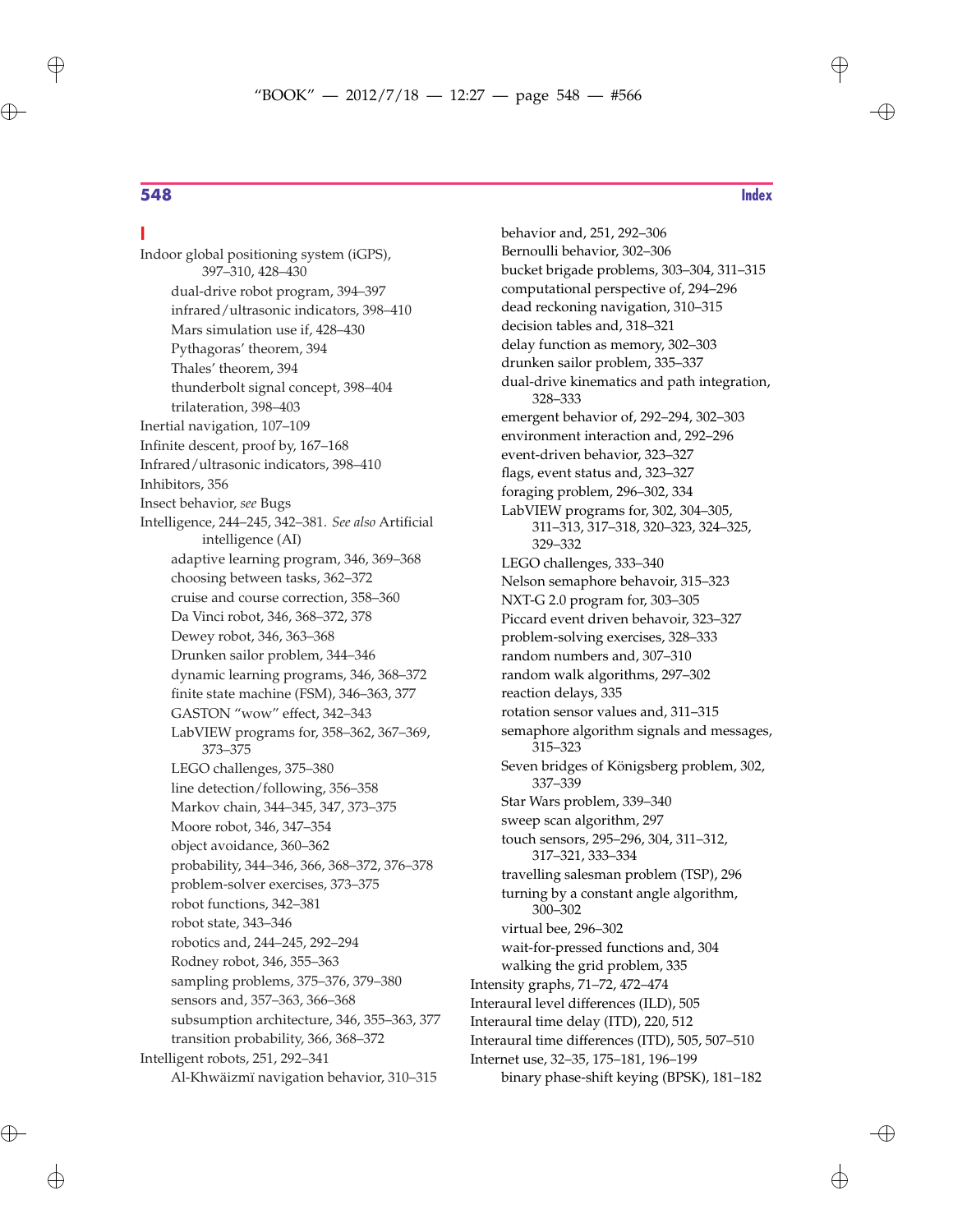# "BOOK" — 2012/7/18 — 12:27 — page 549 — #567  $\bigoplus$

data communication, 179–181 discovery and, 32–35 Hypertext Transfer Protocol (HTTP), 175–179 POST command, 178–179 robot control over the web, 196–199 TCP listener, 177–178 telerobotics, 175–181, 196–199 Transmission Control Protocol/Internet Protocol (TCP/IP), 175–178 two's complement numbers, 179–180 Interrupt service routine, 326 Inventors, 57–82 bricoleurs, 57, 59–60 direction master robot design, 39–41, 65–69 gradual grey paper shaft encoder calibration, 65–69 LEGO challenges, 70–81 linkages, 61–63, 70–81 magnetic compass design, 57–58 navigation, 69–70 never-give-up philosophy, 59, 63 problem solver exercises, 65–70 problem-solving methods by, 57–64 sensors, 39–43, 65–69 tinkering by, 57–63 trial-and-error approach, 57, 59, 63 Inverse-square law, 285–286 Inversor (Peaucellier) linkage, 62–63, 74–75 Inverted pendulum design, 218 Investigators, 83–112 accuracy versus precision, 109–111 compass design, 83–85, 87–90 electronic devices, 83–85, 87–103 gyroscope design, 104 heuristic vehicle path, 106–107 inertial navigation, 107–109 LEGO challenges, 99–111 navigation of a mobile robot, 104 nonorthogonality error, 103–105 nonparallelism error, 103 NXT as a compass, 103 problem solver exercises, 91–99 problem-solving methods by, 85–86 tire grip evaluation, 104–106

### **J**

Jacquard, Joseph-Marie, 114 Jansen, Theo, 37 Jansen mechanism applications, 37, 51 Jones, William, 131

### **K**

Kalman filter (KF), 412–424, 521–526 Kalman gain  $(K)$ , 420 Kalman, Rudolf, 413–414 Keith, Mike, 463 Kekulé, Friedrich August, 36 Kilpatrick, William H., 386–387 Kinetics, *see* Motion KMZ51 sensor, 84–85 Kneip, Laurent, 18, 219 Kolmogorov, Andrey, 213 Kremer, Gerhard, 55 Kroll, William Justin, 86

### **L**

LabVIEW for LEGO MINDSTORMS (LVLM), 22–24, 42–43, 65–69, 70–72, 147, 152–154, 196–197, 230–232, 234–235, 267, 270, 276–277, 280, 302, 304–305, 311–313, 317–318, 320–323, 324–325, 329–332, 351–354, 358–362, 367–369, 373–375, 498–499, 501 Al-Khwäizmï navigation robot, 311–313 Bernoulli robot, 302, 304–305 calibration using, 65–69 Cleanup diagram, 147 Create Sub.vi tools, 147 Data Viewer, upload and comparison using, 329–330 data-logging subroutines, 234–235 delay function, 302–303 density function subroutines, 231–232 Driver Sub.vi, 196–197 enumerator list, 358–359 Fermat problem solution using, 276–277 finite state machine (FSM), 351–354, 360–363 Histogram.vi, 231 intelligent robot programs, 302, 304–305, 311–313, 317–318, 320–323, 324–325, 329–332

### **Index 549**

✐

 $\oplus$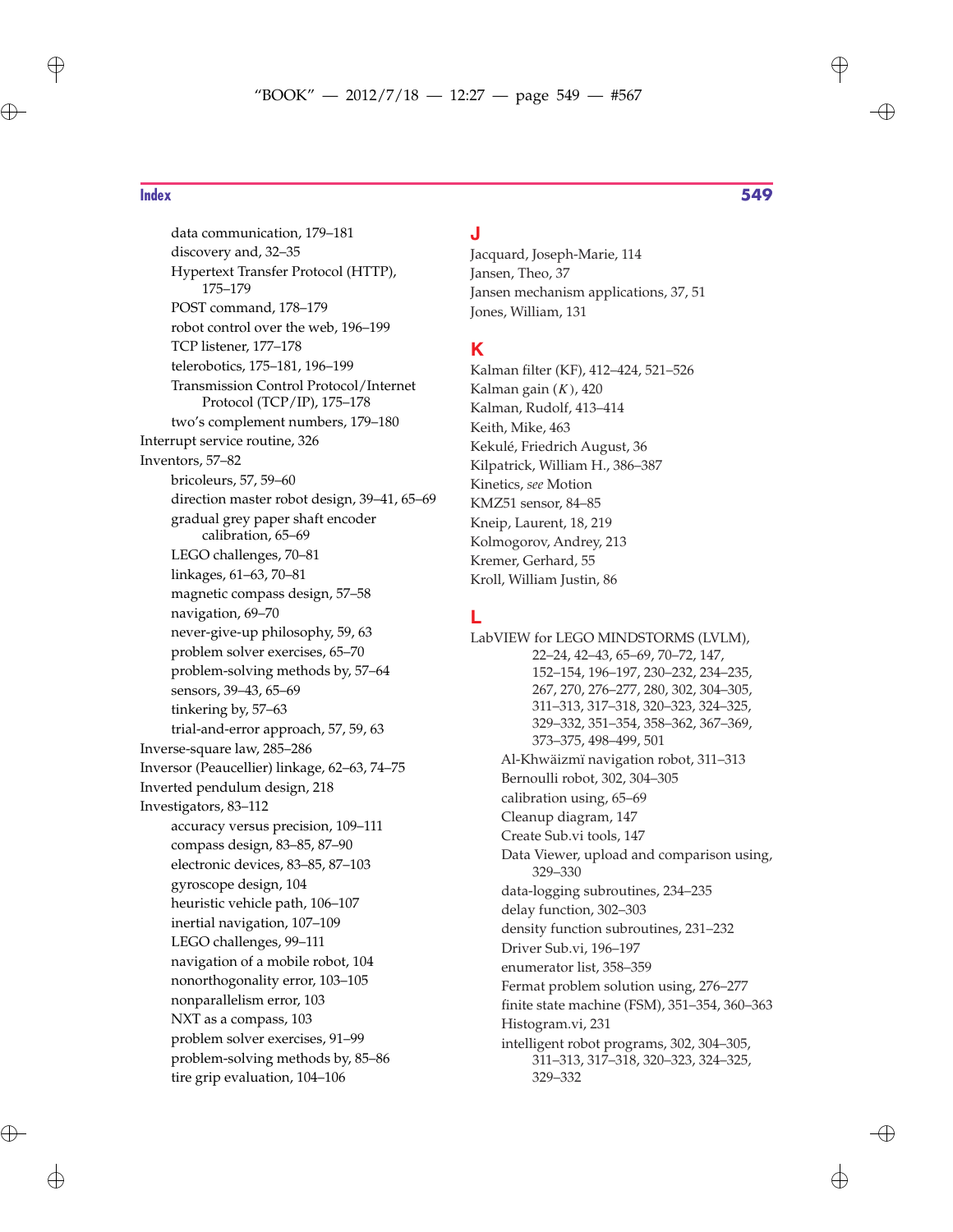$\bigoplus$ 

**550 Index**

✐

 $\oplus$ 

✐

LabVIEW for LEGO MINDSTORMS (LVLM) (*continued*) intensity graphs, 71–72 Linear Fit.vi, 230–232 Main Application Instance, 42–43 modeling subroutines 230–232, 234–235 Nelson semaphore robot program, 320–323 NXT test program, 65–69 Piccard event-driven program, 324–325 pseudorandom generator, 309–310 robot design using, 22–24 robot intelligence, 351–354, 358–362, 367–369, 373–375 shift registers, 42–43 Solve Linear Equations.vi, 70–71 sound2.llb library, 498–499, 501 Std Deviation and Variance.vi, 231–232 Tower of Hanoi program, 152–154 tracking objects using, 196–197 wait-for-pressed functions, 304 Landmark for positioning, 71 Laplace transform, 234 Latitude, 54 Leaky integrator, 366, 488–489 Learn state, 366 Learning programs, 346, 363–372 adaptive (learning by doing), 346, 366–368 dynamic, 346, 368–372 reinforcement, 363–368 robot intelligence and, 346, 363–372 Least significant byte (LSB), 204 Least squares, method of, 212–213, 230, 421 Legacy motor, 38, 41–42, 145, 187, 279, 283–285 LEGO Code Pilot, 114–116 LEGO MINDSTORMS, 10, 13, 16–25. *See also* LabVIEW for LEGO MINDSTORMS (LVLM) LEGO Robotics Invention System (RIS), 10–25 BIT rules for design using, 14–15 development of, 10 education using, 13–25 LabVIEW for LEGO MINDSTORMS (LVLM), 22–24 LOGO software and, 12 MINDSTORMS, 10, 13, 16–25 NXT design, 10, 21–23 RCX design, 10, 13, 16, 17–21

sensors for, 15 Ultimate ROBOLAB (UR) software and, 18–19 Leine, Remco, 218–219, 390 Light-dependent resistor (LDR), 263–264 Light sensors, 33, 46–48, 65–69, 266–267, 270–271 Lightning vehicle robot, 38, 41–43 Limkilde, Peter, 75 Line detection/following, 125–126, 356–363, 389, 394–395 Linkages, 61–63, 70–81 automatons, 76–79 Chebyschev, 62–63 collision avoidance, 76–77 "Consul," the educated monkey, 73–74 conversion functions, 70–71 inventor solutions, 61–63 inversor (Peaucellier), 62–63, 74–75 Jansen, 37, 51 pantograph, 77–79 parabola points as a vehicle course, 75–76 parallel motion, 61–62 polynomial fit (conversion functions), 70–71 RR plotter, 454–455 teleoperation, 76–79 Watt, 61–62 way integration, 76–77 Loyd, Sam, 169 Locomotion, see Animal mimicry LOGO software, 12 Longitude, 54, 107–108 Longitude Act, 107–108 Look-up tables, 132–133, 318–319 Loudness, 485 Louis XI, King of France, 143 Lucas, Edouard, 149 Ludolphine number, 131 LUXPAK weather balloon payload, 26–28

ROBOLAB software and, 16–21

### **M**

Machina Speculatrix, 119–120, 130 Magnetic compass design, 57–58, 83–91 Magneto-resistive permalloy sensors, 84–85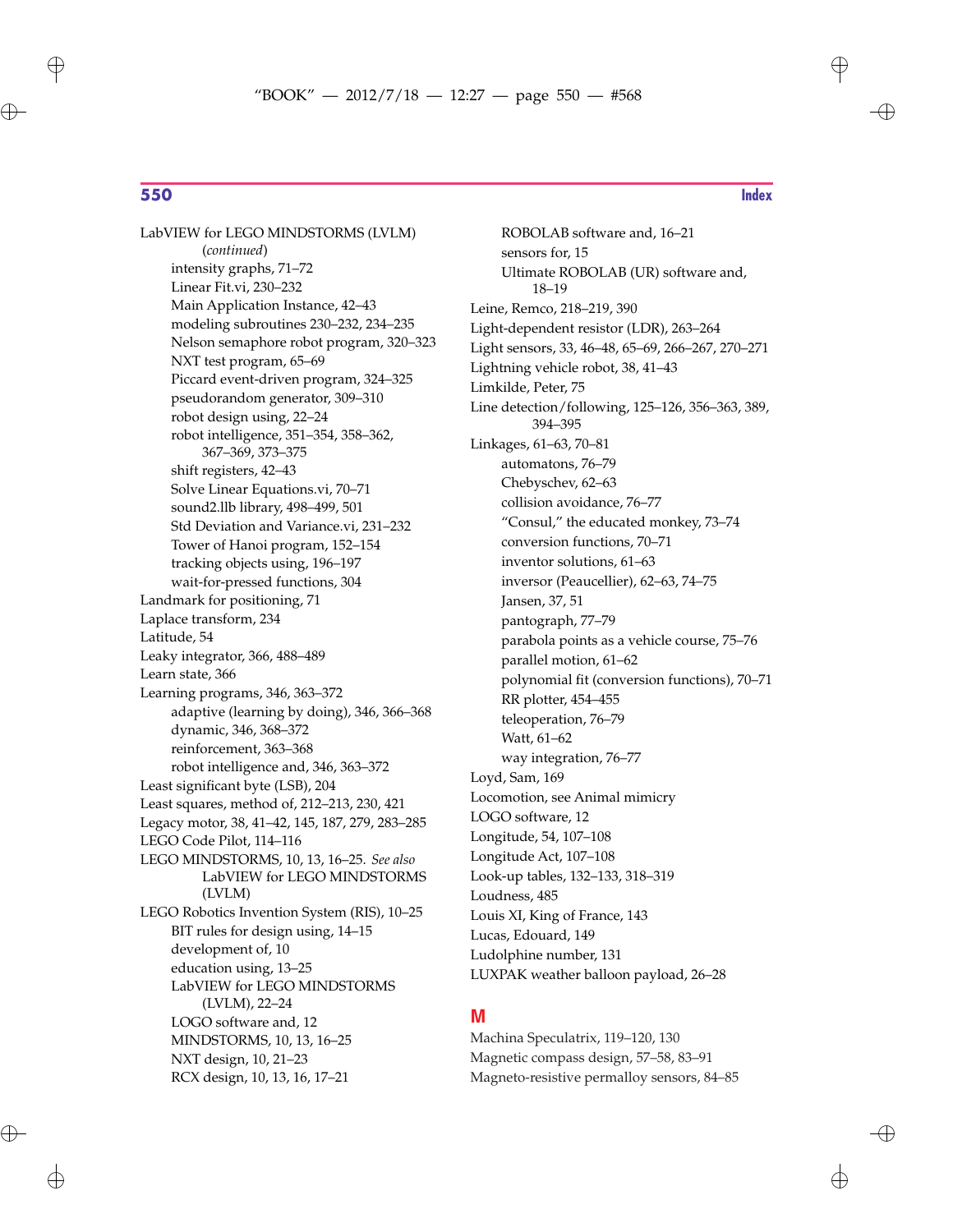Magnetotaxis, 259, 271

 $\oplus$ 

 $\oplus$ 

**Index 551**

✐

Magnitude (distance), 79 Main Application Instance, LabVIEW, 42–43 Markov chain, 344, 347, 373–375 Mars environment simulation, 174–175, 424–433 Mars Rover telerobotic project, 174–182, 184–185 design process, 174–175 RCX infrared communication for, 179–181 ROBOLAB for, 175 web server for, 175–179 Martin, Fred, 13, 264–265 Massey, Walter, 6 Mataric, Maja J., 119, 243, 252, 343 Maybeck, Peter S., 414–415 Maze strategies, 120–123, 124–127, 141–142 algorithms for, 120–123, 141–142 Boyscout and Follower program, 123 deformation theorem for simple closed curves, 121 Dijkstra algorithm for, 141–142 perfect maze, 121 Pledge algorithm for, 121–123, 127 right- and left-hand rules, 121 robot project for, 124–126 Theseus mouse robot, 120 topology and, 121, 123–124, 141–142 McCarthy, John, 245 Mechanical Turk, 77–78 Melde's experiment, 482–485 Michaelis, M. M., 218 Microphones, 492–393 Milios, E., 220–221, 506 Mindsensors vision subsystem v3 for NXT (NXTCam3), 196–197 MINDSTORMS, 10, 13, 16–25. *See also* LabVIEW for LEGO MINDSTORMS (LVLM) Mitra, Sugata, 9 Möbius strip environment, 293–294, 389 Modelers, 206–242 Blind Juggler robot, 216–218 catching a free-falling ball, model for, 239–240 closed-loop control, 215–216, 218–219 continuous-sound locator design, 219–222 data-logging subroutines, 234–235

degrees of freedom (DOF), 220–222 dynamics of physical systems, 207 Gaussian (normal) distribution and, 212–214, 227–228 Gauss' linear fit method, 224–232 inverted pendulum design, 218–219 LabVIEW subroutines, 230–232, 234–235 LEGO challenges, 237–240 method of least squares, 212–213 Nash equilibrium, 206 open-loop control, 215–218 pendulum clock model, 232–238 PID controller model, 238–239 problem solver exercises, 223–237 problem-solving methods by, 206–207, 212–215 rational versus empirical methods, 206–207 residuals, calculation of, 225–232 rolling ball clock model, 237–238 seesaw robotic design, 207–212, 237 Segway PT design, 218–219 system and control theory for, 207 system state and, 211–212 trajectory calculations, 213–214 Modulo function, 65 Monosynaptic reflex arc, 261–262 Montessori, Maria, 9 Montessori education methods, 9, 11 Moore robot, 346, 347–354. *See also* Finite state machines (FSM) Morphology, 292–294 Morse, Samuel, 202 Morse code, 202–203 Most significant byte (MSB), 204 Motion, 36–38, 44–55, 213–214, 278–281. *See also* Sensors accelerometer functions, 49–50 bionically inspired designs, 50–51 brake mode, 281 Cartesian coordinates for, 54–55 coast mode, 281 counting pulses, 46–48 da Vinci's flying machines, 51–54 dead reckoning, 44 direction master robot design, 39–41 driving the distance, 45–46

 $\oplus$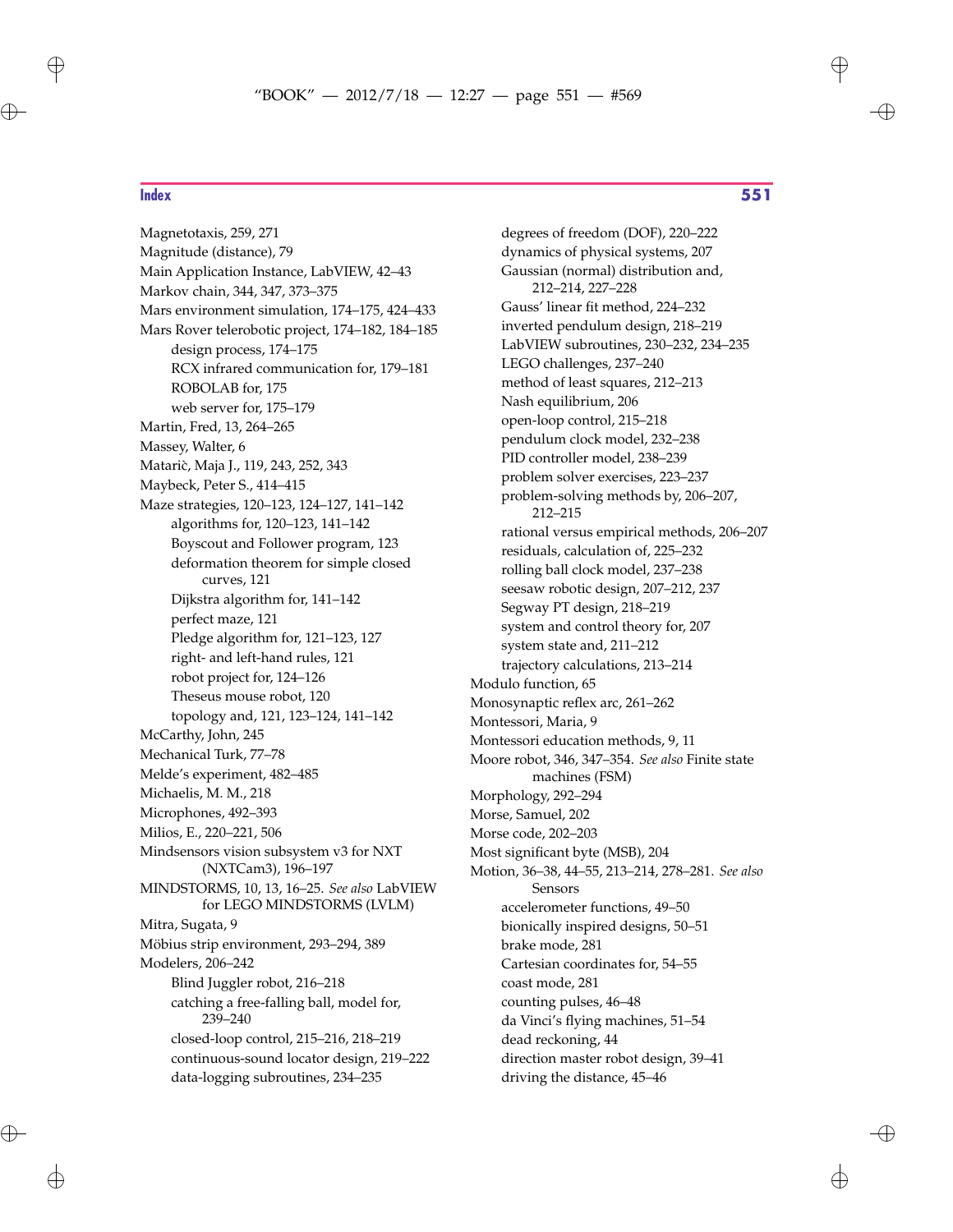$\oplus$ 

 $\oplus$ 

Motion (*continued*) driving the straight line, 45 duty cycle, 278 Jansen mechanism applications, 37, 51 lightning vehicle robot design, 41–43 light sensor, 33, 46–48 multiple stops, 46 pulse-width modulation (PWM), 278–281 reaching the target, 46 rotation sensor, 41, 49–50 south-pointing chariot, 34, 51 tachometer values, 48–49 trajectory calculations, 213–214 travel distance calculations, 48–49 Motors, 278–285 Braitenberg vehicles, 285 characteristic curve of transistor, 283–285 data-logging configurations, 285 LEGO challenges, 282–289 pulse-width modulation (PWM), 278–281 speed-regulated design, 282–283 transistors, 281–282, 283–285 Multiple stops by a robot, 46 Mysterious behavior, 303–304

### **N**

Nahin, Paul, 463 Naïve sort, 163–166 Nakamura, Shuji, 85–86 Napoleon's theorem, 142–143 Nash, John, 206 Nassi-Shneiderman-Diagram (NSD), 319–320 National Marine Electronics Association (NMEA), 439 Navigation, 44, 57, 69–70, 104, 107–109, 310–315, 389–444 accelerometer, 390–391 Al-Khwäizmï robot behavior, 310–315 Apollo guidance computer (AGC), 412–415 dead reckoning, 44, 57, 310–315, 393 indoor global positioning system (GPS), 397–470 inertial, 107–109 Kalman filter (KF), 412–424

Mars environment simulation, 424–433 mobile robot design for, 104, 310–315 operational amplifiers (op-amps), 410–411 perspective and, 389–392 prediction and estimation, 411–424 Serendipity robot boat, 433–442 Stonehenge circle problem, 392–397 terminology for, 69–70 zero gravity, 390–391 Needles, compass use of, 83–84 Nehmzow, Ulrich, 292 Nelson, Lord Horatio, 323 Nelson robot semaphore behavior, 315–323 Never-give-up philosophy, 59, 63 Newton's inverse-square law, 285–286 Nic\_3 robot design, 22, 508–516 Nicholas, Adrian, 53 Noble, David, 31 Nonorthogonality error, 103–104 Nonparallelism error, 103 Normal (Gaussian) distribution, 212–214, 227–228 Numerical derivation, 41 NXT hardware and software, 10, 21–23, 91–96, 103, 131–135, 195–197, 279–281, 303–305 Bernoulli robot using NXT-G 2.0 program, 303–305 compass configuration by, 103 design of, 10, 21–23 Dinsmore 1655 sensor connected to, 91–96 Mindsensors vision subsystem v3 for (NXTCam3), 196–197 optical connection, 195–196 pulse-width modulation (PWM), 279–281 serial communication to/from RCX/NXT,

> 195–196 sine and cosine calculation using, 131–135

### **O**

Object avoidance, 76–77, 313, 360–362 Ohm, George Simon, 206–207 Ohm's law, 88, 100–101, 206–207 Omnidirectional holomonic platform (OHP), 275

 $\oplus$ 

✐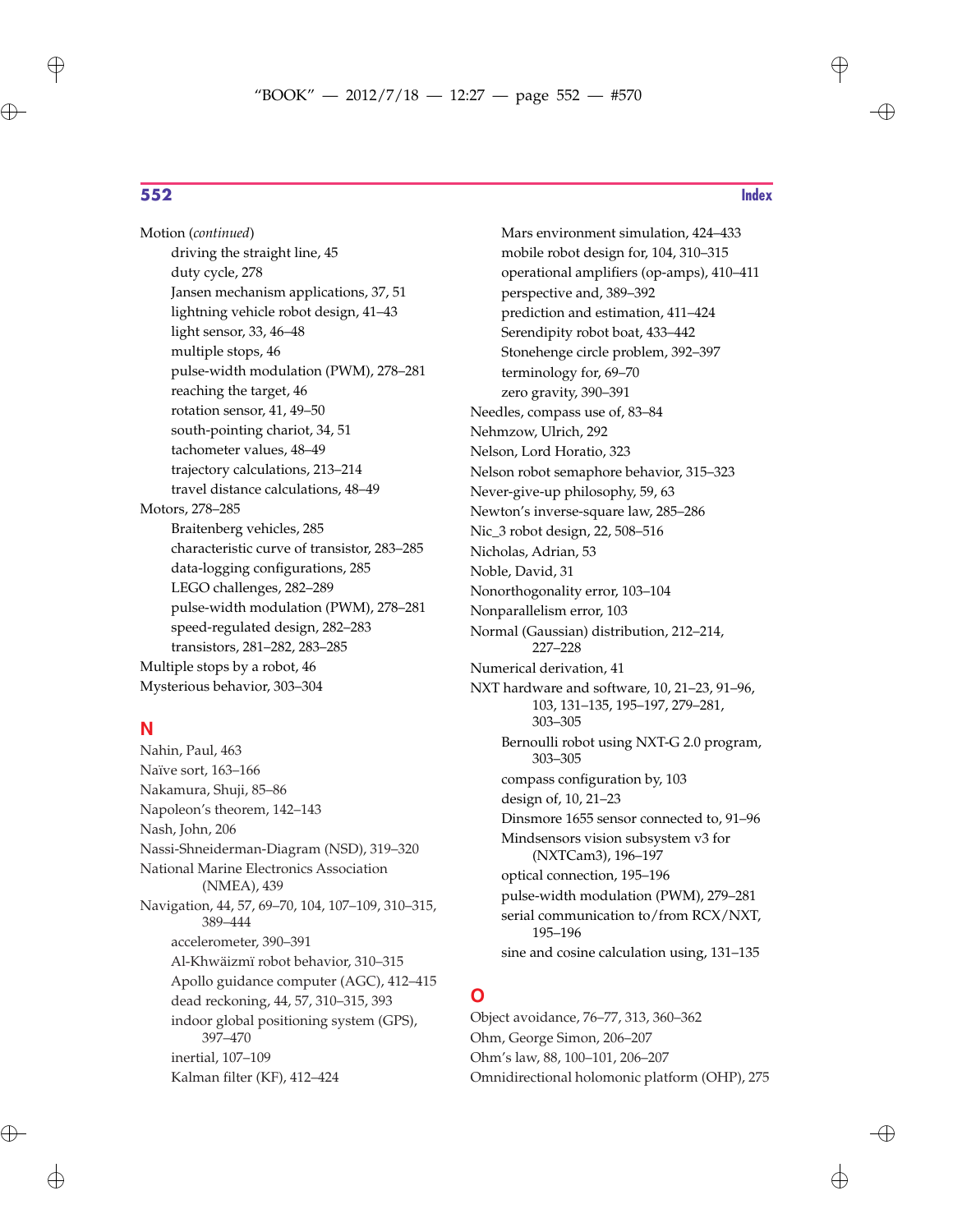Open-ended projects, 383–519 brainstorming, 387 drawing, 445–480 education, instruction versus dictation, 383–385 navigation, 389–444 project-based learning, 386–388 sound, 481–519 Open-loop control, 215–218 Operational amplifiers (op-amps), 410–411 Osborn, Alex, 387

### **P**

Pantograph, 78–79 Papert, Seymour, 12, 27, 385 Pappus of Alexandria, 256 Parabola points as a vehicle course, 75–76 Parallel motion, 61–62 Parity check, 194 Pascal, Blaise, 118 Pascaline, 118, 130–131 Path (track), 70 Pauli, Wolfgang, 2–3 Peaucellier, Charles Nicolas, 62–63 Peirce, Benjamin, 463 Pendulum clock model, 232–237, 238 Pendulums, accelerometer functions using, 49–50 Perception and reactions, 259, 482–488 Perfect maze, 121 Perspective, navigation and, 389–392 Phase (angle), 79 Photoresistor-based sensors, 15 Phototaxis, 269, 271–272 PHP-hypertext preprocessor, 197–198 Physics by design method, 11 Pi  $(\pi)$ , calculation of, 131 Piazzi, Giuseppe, 213–214 Piccard family achievements, 327 Piccard robot, event-driven behavoir, 323–327 PID controller model, 238–239 Pierre-Simon, Marquis de Laplace, 234 Piscopia, Elena Lucrezia Cornaro, 383 Pitch, 485, 516–517 Pi-writer, 463–470 Pixels, 472–477 Pledge algorithm, 121–123, 127, 162

Plotter control, 445–448, 456–463, 477 Poe, Edgar Allan, 77, 118 Polar coordinates, 79–81 Polar (RR) plotter, 454, 471–479 Polarotaxis, 288 Polya, George, 5–6 Polynomial fit (conversion functions), 70–71 Position, 44, 46, 54, 70, 71, 389–444, 454–471, 484–485, 505, 510–515 POST command, 178–179 Precedence effect, 15, 501–502 Precision versus accuracy, 109–111 Predict-correct algorithm, 415–424, 477 Prediction and estimation, 411–424 Apollo guidance computer (AGC), 412–415 estimation error variance, 422–424 filtering property, 415–416 Kalman filter (KF), 412–424 recursive predictor/corrector algorithm, 418–420 samples, 416 state estimates, 418 Primary Guidance, Navigation and Control System (PGNCS), 412–413 Printed circuit board etching, 96–99 Probability, 344–346, 348–349, 364–366, 368–378 conditional, 376–377 decision graphs, 368–369 distribution, 369–371, 373–374 random determination, 348–349 transition, 344–346, 364–366, 368–372, 378 vectors, 373–375 Problem solving, 1–242 bee "waggle dance," 5 challenges of, 25–29 code breakers, 174–205 communication and, 5 conquerors, 140–173 discoverers, 31–56 education and, 6–16 Egg of Columbus, 2–5 electronic devices, 83–85, 87–103 Fermat's Last Theorem, 2 Hole-in-the-Wall Education project, 9 inventors, 57–82

investigators, 83–112

 $\oplus$ 

 $\oplus$ 

**Index 553**

 $\oplus$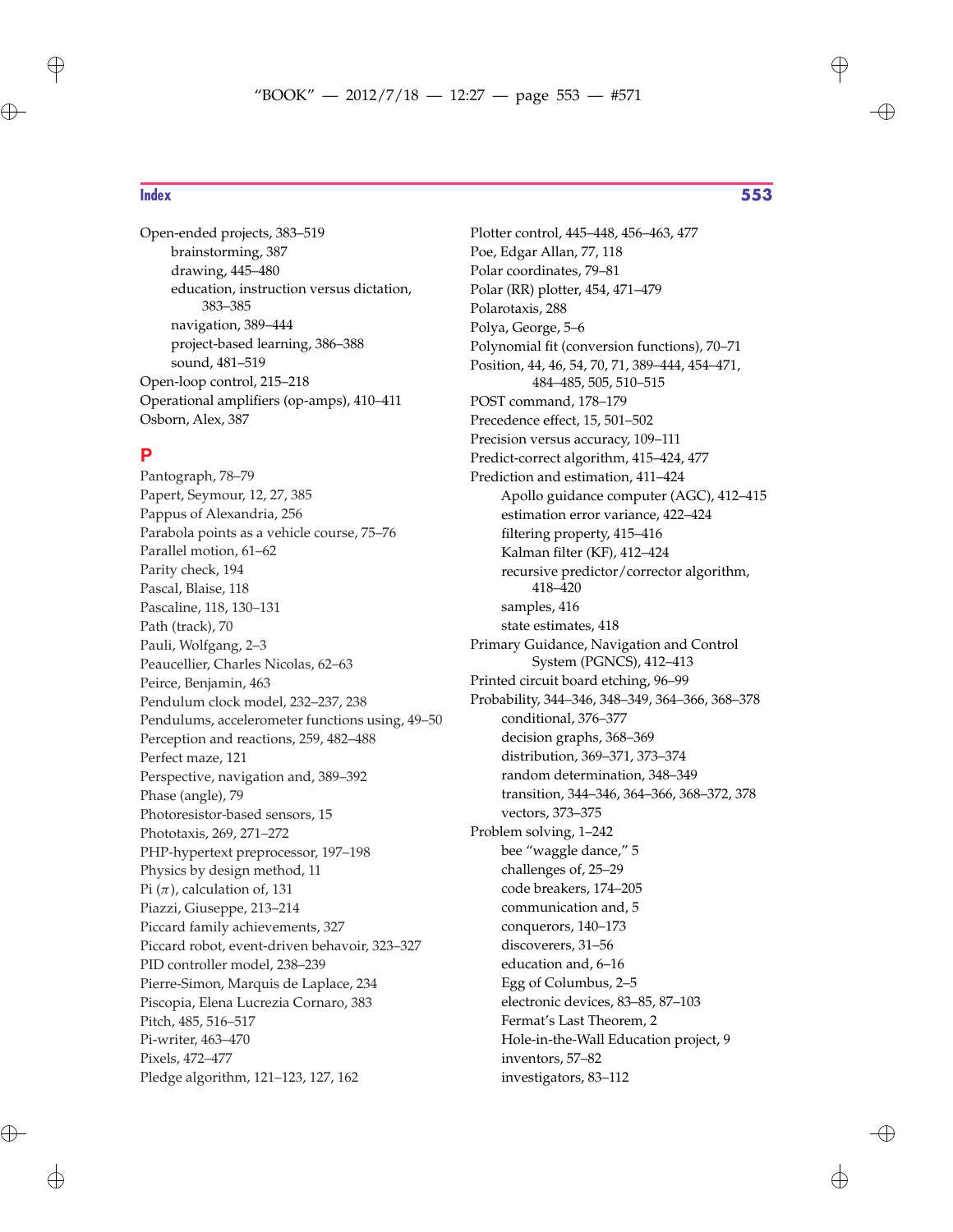$\oplus$ 

 $\bigoplus$ 

Problem solving (*continued*) LEGO robotics used for, 1 LEGO Robotics Invention System (RIS), 10–25 mathematics and, 5–9 modelers, 206–242 never-give-up philosophy, 6, 59, 63 programmers, 113–139 puzzles and, 3–4 researcher role in, 5, 9 science and engineering for, 6–7 strategy, tactics, and tools for, 2–6 thinking outside the box, 3–5 tinkering, 57–64 Tippe top, 2–3 trial-and-error approach, 57, 59, 63 Program for International Student Assessment (PISA), 9 Programmers, 113–139 agents (function and program), 114 algorithms, 116–117, 120–123, 127–129 Al-Jazari's musical "robot band" design, 113–114 artificial intelligence and, 114, 120 comparison of automata, computers, and robots, 117–120 digital numbers, 136–138 Jaquard loom design, 114 LEGO challenges, 127–138 LEGO Code Pilot, 114–116 maze strategies, 120–123, 124–126 problem solver exercises, 124–127 robot requirements of, 113–114 robots and, 113–114, 117–120, 122–124, 124–126, 127–138 visualization (imagination) of, 120–121, 124 Programming, 113, 124–136 binary number implementation, 126–127 digital numbers and, 136–138 Heron's algorithm, 128–129 LEGO challenges, 127–136 look-up tables, 132–133 Machina Speculatrix, 130 maze strategy for robot, 124–126 NXT calculation of sine and cosine, 131–135

Pascaline, 130–131 Pledge algorithm for robots, 127 Shannon's Ultimate Machine, 129–130 square root calculation, 128–129 Turing machine, 126–127, 130 Project-based learning, 386–388 Pseudorandom generator, 309–310 Pulse width modulation (PWM), 278–281 Pythagoras, 60–61 Pythagoras' theorem, 394, 450–451

### **Q**

Quicksort, 164–165

### **R**

Rabinowitz, Stanley, 464–465 Rádl, Emanuel, 269 RampPattern.vi, LabVIEW, 231–232 Random numbers, 307–310 Random walk algorithms, 297–302 Rational and irrational numbers, 167–168 Rationalist methods, 6–7, 206–207 RCX controller device, 10, 13, 16, 17–21, 88–89, 179–182, 195, 501–504 compass driver, 88–89 development of, 10 firmware for, 501–504 infrared communication, 179–182 LEGO RIS design, 13, 16, 17–21 serial communication to/from NXT, 195 Reaction delays, 335 Recursive functions, 148–155 Recursive predictor/corrector algorithm, 418–420 Reid, G. L., 220–221, 506 Reinforcement learning, 363–372 Reist, Philipp, 216–218 Repetitive "buggy" behavior, 304 Researcher role in problem solving, 5, 9 Residuals, calculation of, 225–232 Resistors, 100–101 Resource starvation, 316 Reverse engineering, 88 Rhombic dodecahedron, 256, 272 Ries, Adam, 116, 164 ROBOLAB software, 16–21, 150–151, 175 development of, 16–21 GASTON use of, 16–19

✐

 $\oplus$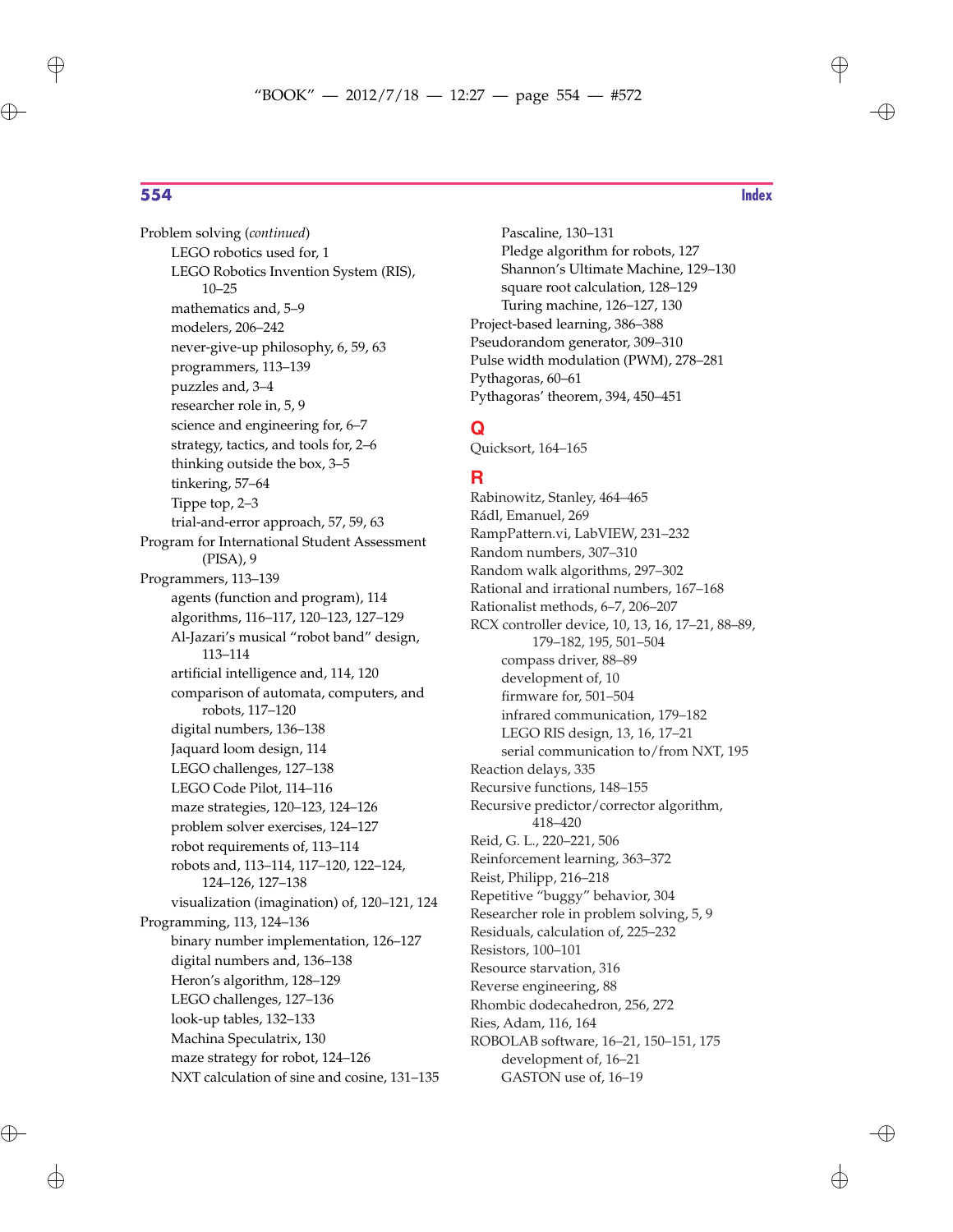# "BOOK" — 2012/7/18 — 12:27 — page 555 — #573  $\bigoplus$

 $\oplus$ 

 $\bigoplus$ 

Mars Rover telerobotic project, 175 Tower of Hanoi problem using, 150–151 ultimate (UR), 18–19, 150–151, 501 Robot Institute of America (RIA), 113 Robotics, 207–212, 243–381, 471–479 animal cognition and, 244 artificial intelligence (AI) and, 245–248 automata and, 244–245 behavior of robots, 248–251, 263, 292–341 Braitenberg vehicle designs, 259–265, 268–269 bugs, 254–291 calligraphy using, 467–479 control methods for, 252 convergence of a sequence, 268–271, 286–288 Deep Blue, 245–246 development of robots, 243–247 drawing hand design, 471–479 Fermat problem, 272–278 HAL9000, 246–247 Helmholtz vehicle design, 266–267 intelligence and, 244–245, 292–294 intelligent robots, 292–341 problem-solving perspective of, 243–253 seesaw design, 207–212 self-awareness and, 250–251 sensors and, 260–271 Steiner points, 257–258, 273–274 Turing test, 245 Watson, 246 Robots, 113–114, 116–120, 122–124, 124–126, 143–146, 168–169, 196–199, 213–221, 243–251, 263, 274–276, 288–289, 292–341, 342–348 architecture of, 116 artificial intelligence (AI) and, 119, 245–247 automata and computers compared to, 116–120 behavior of, 248–251, 263, 292–294 closed-loop control, 215–216, 218–219 complex, design of, 168–169 continuous-sound locator design, 219–222 control of over the web, 196–199 degrees of freedom (DOF), 220–222

### **Index 555**

✐

development of, 243–247 don't think–react! design, 274–275 emotions expressed by, 143–146 Fermat problem-solving designs, 273–276 intelligence of, 342–381 intelligent, 292–341 invention of, 119–120 inverted pendulum design, 218–219 maze strategies for, 124–126 modelers and, 213–222 open-loop control, 215–218 polarotaxis functions, 288–289 programmers and, 113–114, 116–120 Robot Institute of America (RIA) definition, 113 steady state of, 263 think-hard–act-later design, 273–274, 296–297 trajectory calculations, 213–214 Rodney robot, 346, 355–363. *See also* Finite state machine (FSM) Rogers, Chris, 11, 16, 18, 343, 390 Rolling ball clock model, 237–238 Rosetta Stone, 183 Rotation sensors, 41, 49–50, 311–315 Rudder control, 440–441 Rule of thumb, 449–451

### **S**

Samples, 416 Sampling problems, 375–376, 379–380 Sampling theorem, 379 Satellite perspective, 426 Schlitt, Herbert, 213 Schmidt, Stanley F., 413 Science, technology, engineering, and mathematics (STEM), 7 Seesaw robotic design, 207–212, 237 Segway PT design, 218–219 Self-awareness, robotics and, 250–251 Semaphore algorithm, 315–323 Sense-act processing, 255 Sense-think-act processing, 255, 294 Sensor watcher task, 323–325

✐

 $\oplus$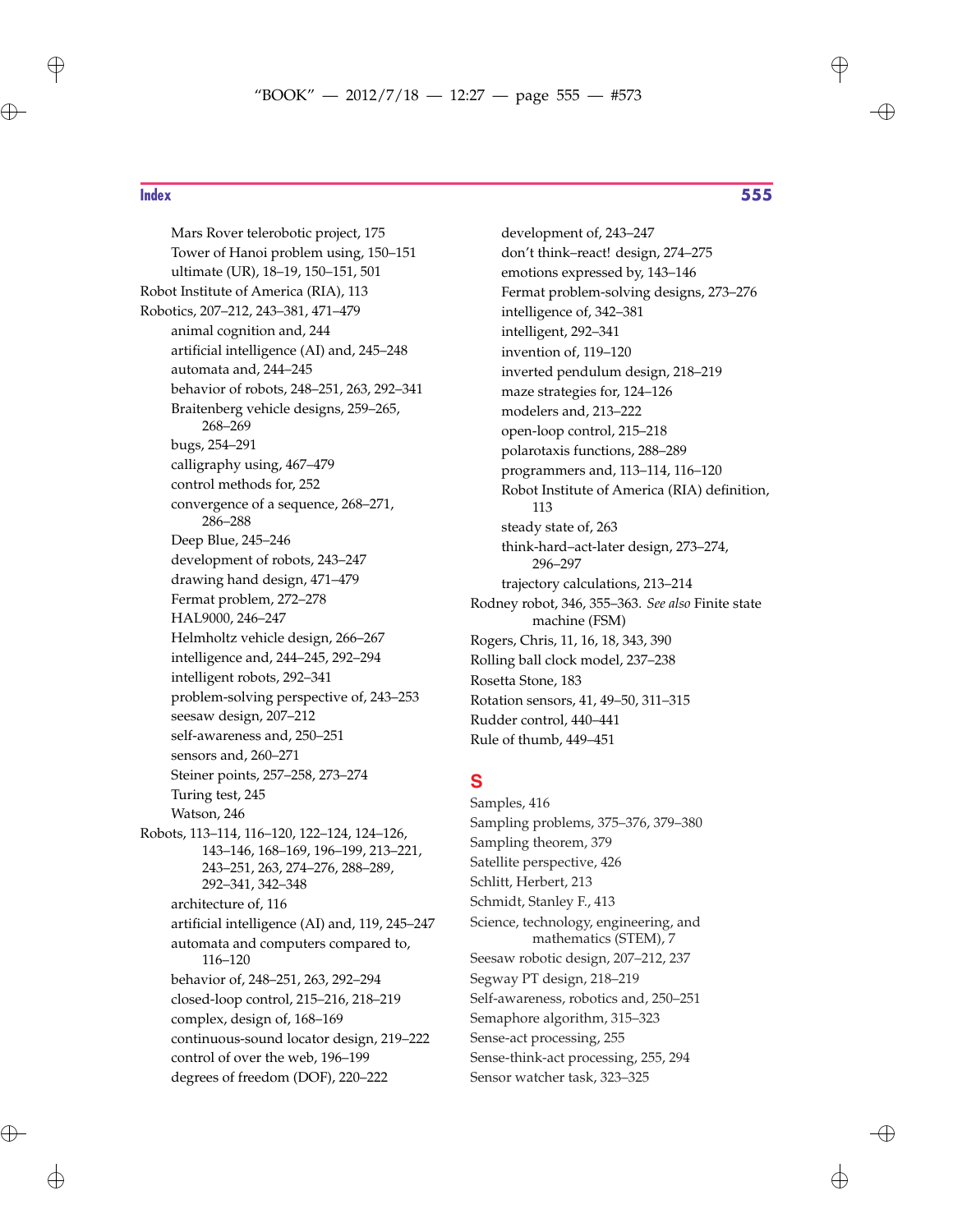$\oplus$ 

 $\bigoplus$ 

Sensors, 15, 33, 38–43, 46–50, 60, 65–69, 83–85, 87–88, 260–271, 295–296, 304, 311–315, 317–321, 333–334, 357–363, 366–368, 489–491 angle, 65–69 Braitenberg vehicles, 260–265, 268–269 calibration of, 65–69 combined light and touch, 357–363 compass design using, 83–85, 87–88 differential equations for, 39–41 dual, reactions to, 260–265, 270–271 electronic, 87–88 Hall-effect, 83, 87–88 Helmholtz vehicle design, 266–267 intelligent robot behavior and, 295–296, 304, 311–315, 317–321, 333–334 KMZ51, 84–85 legacy motor, 38, 42–43 light, 33, 46–48, 65–69, 266–267, 270–271 multiplexer "mood-meter" design, 60 photoresistor-based, 15 precedence effect from, 15 robot intelligence and, 357–363, 366–368 robotics and, 260–267 rotation, 39–41, 49–50, 311–315 shaft encoders and, 39–41, 65–69 sound, 489–491 touch, 295–296, 304, 311–312, 317–321, 333–334, 366–368 values, reactions to, 260–265 Serendipity robot boat navigation, 433–442 Sessa, 155 Seven bridges of Königsberg problem, 302, 337–339 Shaft encoders, *see* Encoders Shannon, Claude, 120, 129, 216, 379 Shannon's Ultimate Machine, 129–130 Shift registers, LabVIEW, 42–43 Signal semaphore, 323 Signals and messages, 202–203, 315–323, 398–410 infrared/ultrasonic indicators, 398–410 Morse code, 202–203 semaphore algorithm, 315–323 Simon, Herbert A., 248 Simpson, Thomas, 273 Sine/cosine calculation, 131–135, 156–162 SmartBird, 53

 $\oplus$ 

✐

Sound, 219–221, 481–519 acoustic localization, 504–516 analyzing, 492–504 animal mimicry and, 481, 488–491 animats, 488–491 crickets, 488–491 cross-correlation function, 495–498 cues, 505 digital signal processing (DSP), 493–495 ear, system of, 482–483, 485 interaural time differences (ITD), 505, 507–510 LabVIEW sound2.llb library, 498–499, 501 location of sources in space, 219–221 Melde's experiment, 482–485 microphones, 492–494, 510–512 Nic\_3 robot design, 508–516 perception, 482–488 RCX firmware for, 501–504 robot implementation of, 506 sensors, 489–491 spatial direction of, 510–512 spectral analysis, 498–500 time delay (lag), 501–503 Sound pressure levels (SPL), 488 South-pointing chariot, 34, 51 Spaghetti code, 146–147 Spatial direction of sound, 510–512 Spectral analysis, 498–500 Speed (velocity), 70 Sperling, Walter, 150 Spigot algorithm, 464–467 Square root calculation, 128–129 Star Wars problem, 339–340 State estimates, 418 State space, 343–344 State transitions, 344–346, 353–354 State variables, 343–344 Steady-state errors, 239 Steady state of vehicles, 263 Steiner points, 257–258, 273–274 Stigmergy, 255, 259 Stochastic matrix, 373 Stochastic process, 230 Stonehenge circle problem, 392–397 Straight line, robot driving of, 45

 $\oplus$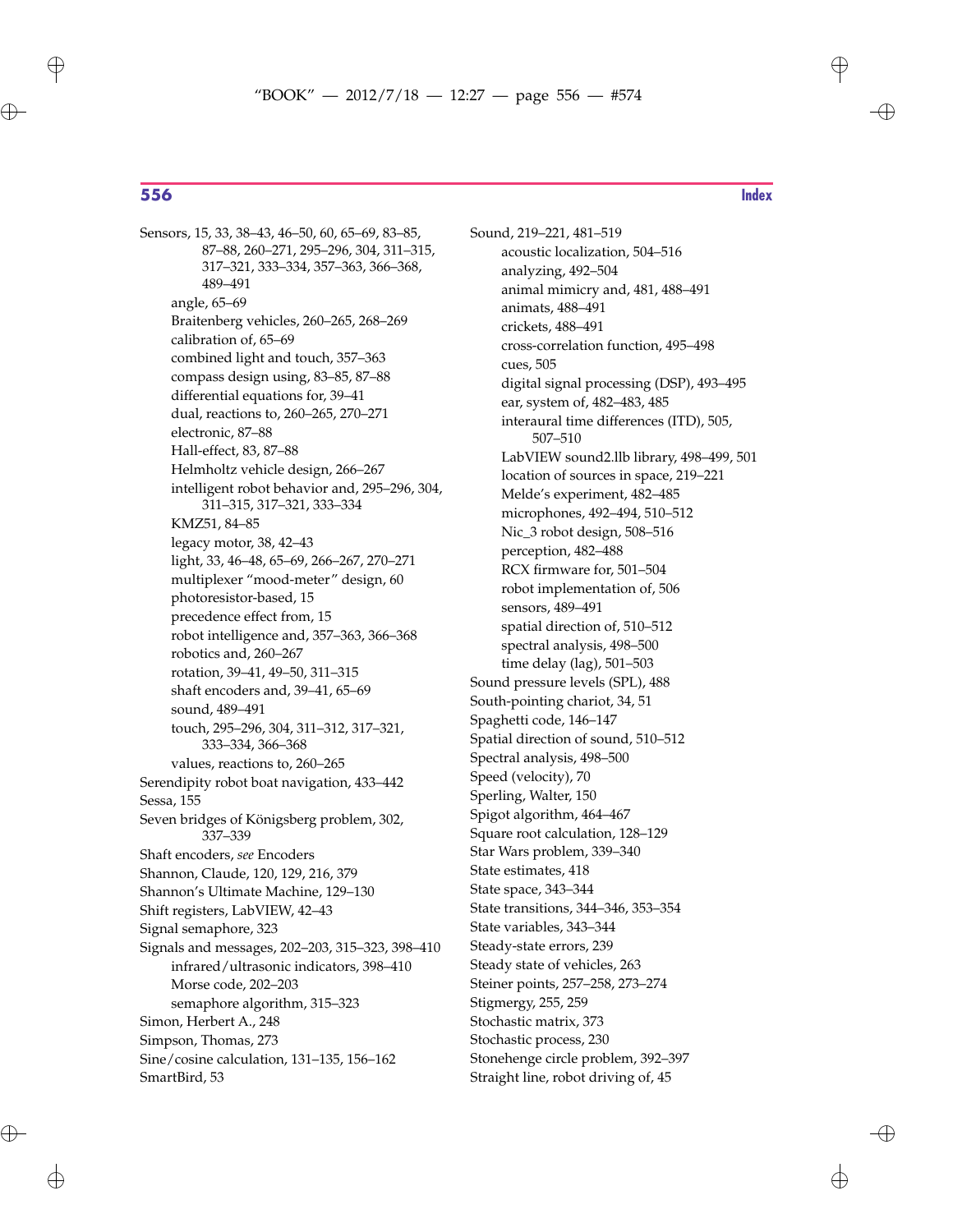$\oplus$ 

Strategy for problem solving, 6 Structogram, 319–320 Stuart, David, 183 Subsumption architecture, 248, 346, 355–363, 377 Sun Tzu, 143 Sweep scan algorithm, 297 Synchronization of locomotion, 36–37 Synthetic psychology, 259–260, 268–269 System and control theory, 207 System state, 211–212

### **T**

Tachometers, 41–43, 48–49 Tactics, 6 Target, reaching goal of, 16 Taxicab geometry, 172 TCP listener, 177–178 Teleoperation, 76–79. *See also* Automata Telerobotics, 174–182, 184–185, 195–199 data communication, 179–181 downloading HTML files, 196–199 Mars Rover project, 174–182, 184–185 Mindsensors vision subsystem v3 for NXT (NXTCam3), 196–197 NXT to RCX serial communication, 195 optical NXT to NXT connection, 195–196 PHP-hypertext preprocessor, 197–198 RCX to NXT serial communication, 195 robot control over the web, 196–199 tracking objects using LabVIEW, 196–197 web server for, 175–179 Thales' theorem, 394 Theory of indivisibles, 273 Theseus mouse robot, 120 Think and act separately robot design, 275 Think-hard–act-later robot design, 273–274, 296–297 Think-the-way-you-act robot design, 275 Thomson, Sir William (Lord Kelvin), 63 Thresholding, 46–48, 472–476 Thunderbolt signal concept, 398–404 Tilt error, 89–90 Timbre, 485 Time delay (lag), 427–433, 501–503, 512 Time difference of arrival (TDOA), 276 Tinkering, 57–63. *See also* Inventors

**Index 557**

✐

Tippe top, 2–3 Tire grip evaluation, 104–106 Toepler, August, 129 Tools, 6 Topology and maze strategy, 121, 123–124 Torricelli, Evangelista, 272–273 Touch sensors, 295–296, 304, 311–312, 317–321, 333–334 Tower of Hanoi algorithm, 148–155 Track (path), 70 Tracking objects using LabVIEW, 196–197 Trajectory calculations, 213–214 Trammel, 99–100 Transistors, 281–282 Transition probability, 344–346, 366, 368–372 Transition tables, 344, 351 Transmission Control Protocol/Internet Protocol (TCP/IP), 175–178 Transmission shaft-encoder, 33–34 Travel distance calculations, 48–49 Travelling salesman problem (TSP), 296 Trial-and-error approach, 57, 59, 63 Trigonometry, 7–8, 448–454 drawing programs use of, 448–454 educational methods for, 7–8 Tuft's Center of Engineering Educational Outreach (CEEO), 19–21 Turing, Alan, 118–119, 245 Turing machine, 116, 118–119, 126–127, 130 Turing test, 245 Turning by a constant angle algorithm, 300–302 "Turtle graphics," 12 Two's complement numbers, 179–180

### **U**

Ultimate Machine (Shannon's), 129–130 Ultimate ROBOLAB (UR) software, 18–19, 150–151, 501 Uniform Resource Locators (URL), 196–199

### **V**

Valéry, Paul, 6 Valin, J.-M., 506 van Ceulen, Ludolph, 131, 464 van Soest, Johannes Leendert, 220–221 Vectors, 81

✐

 $\oplus$